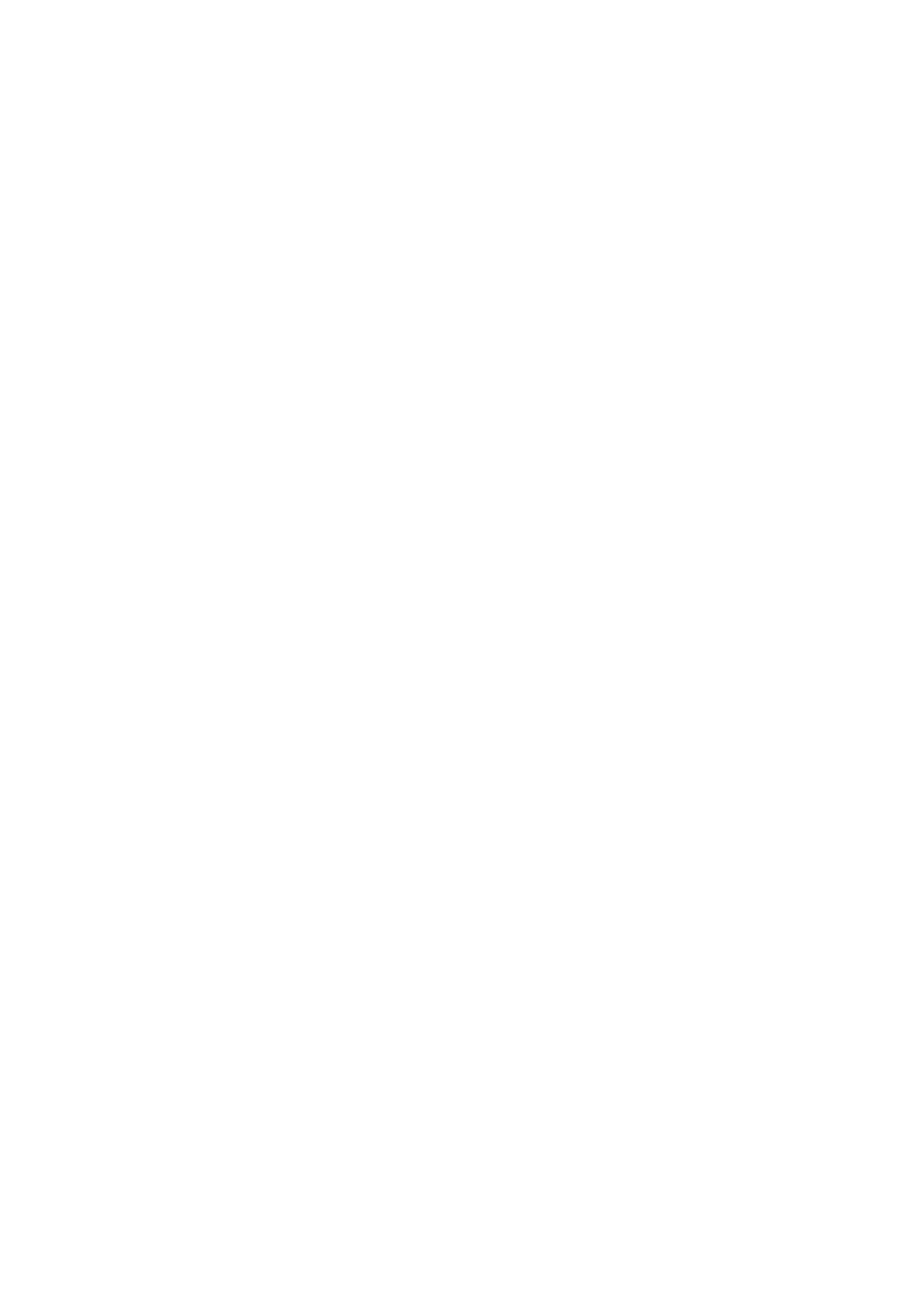## **CHAPTER 15.17**

## **FREE ZONE ACT**

### **ARRANGEMENT OF SECTIONS**

**Section**

| <b>PART1</b><br><b>PRELIMINARY</b>           |                                                                                 | 5<br>5   |
|----------------------------------------------|---------------------------------------------------------------------------------|----------|
| $\mathbf{1}$ .<br>2.                         |                                                                                 |          |
| <b>PART 2</b>                                |                                                                                 | 7        |
|                                              | ESTABLISHMENT, FUNCTIONS, ETC., OF THE FREE ZONE<br><b>MANAGEMENT AUTHORITY</b> | 7        |
| 3.<br>$\mathbf{4}$ .<br>5.<br>6.<br>7.<br>8. |                                                                                 |          |
|                                              |                                                                                 |          |
| <b>PART3</b>                                 | <b>ACTIVITIES, TAX REGIME, ETC., OF FREE ZONE</b>                               | 10<br>10 |
| 9.<br>10.<br>11.<br>12.<br>13.               |                                                                                 |          |
| 14.<br>15.<br>16.                            | Sale outside free zone of merchandise produced or warehoused in free            |          |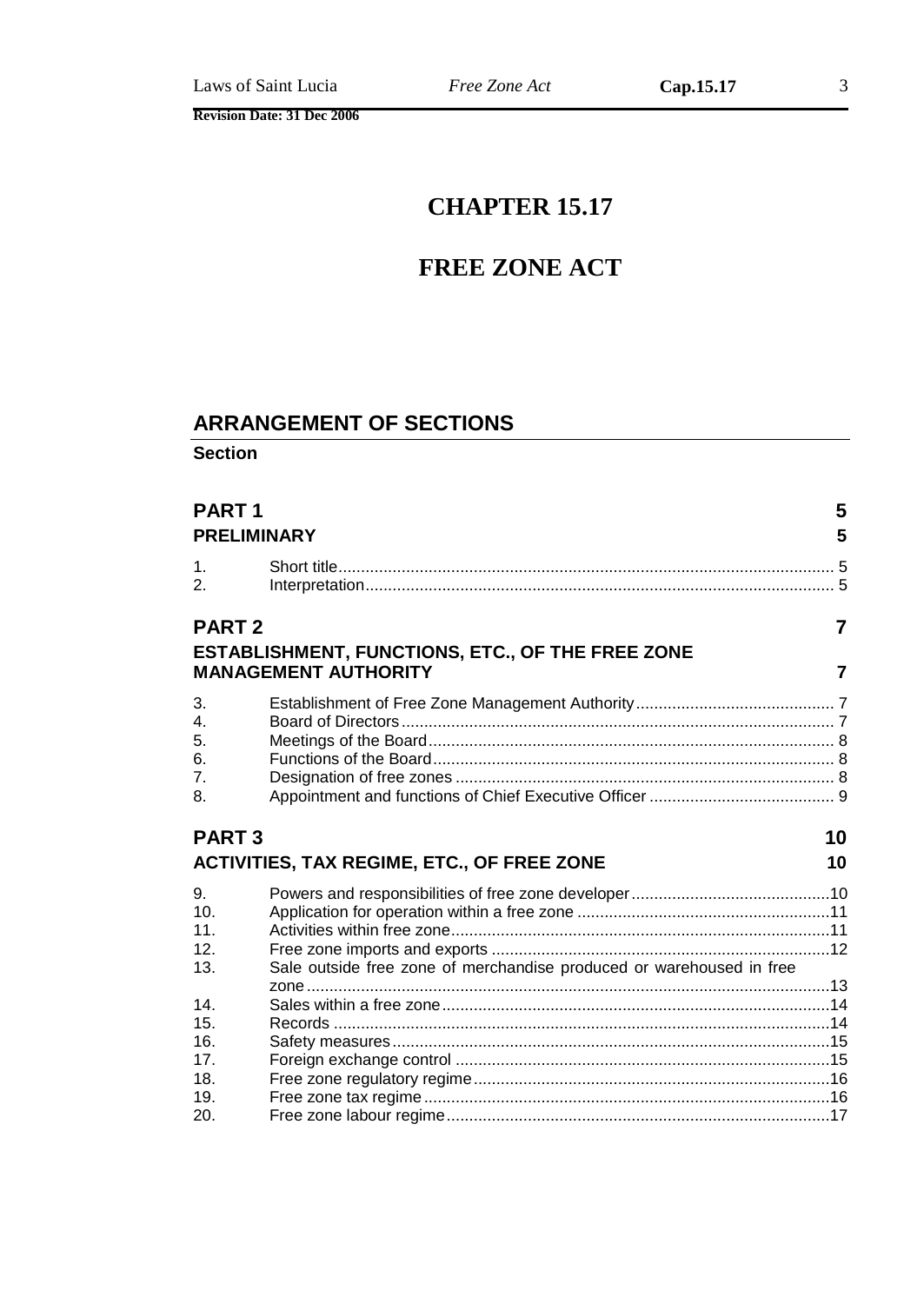#### PART<sub>4</sub> 18 **FINANCIAL PROVISIONS** 18  $21.$ 22. 23. 24. 25 26. 27. 28. 29. 30  $31.$ 32. 33. PART<sub>5</sub> 23 **MISCELLANEOUS PROVISIONS** 23  $34$ 35. 36. 37. 38. **SCHEDULE 1** 26 **SCHEDULE 2** 26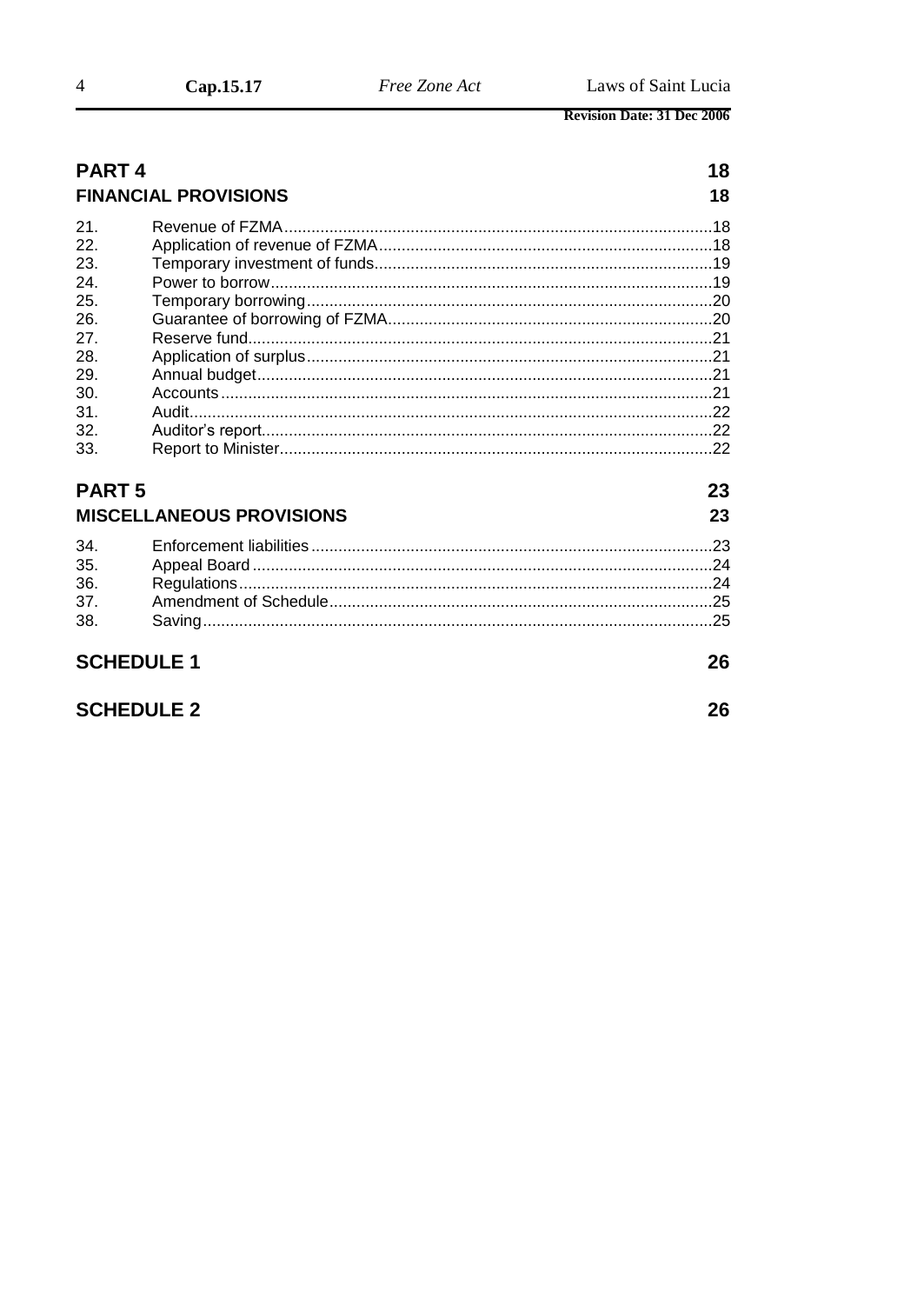## **CHAPTER 15.17**

### **FREE ZONE ACT**

#### **(Act 10 of 1999 and 3 of 2004)**

AN ACT to provide for the establishment and operation of free zones in Saint Lucia to foster commerce, trade and investment with other countries; to promote economic growth and development and related matters.

Commencement [22 May 2000]

### **PART 1 PRELIMINARY**

#### **1. SHORT TITLE**

This Act may be cited as the Free Zone Act.

#### **2. INTERPRETATION**

In this Act—

- "**Chief Executive Officer**" or "CEO" means the Chief Executive Officer of the FZMA;
- "**domestic Saint Lucian business**" means any local individual, partnership, corporation or other entity conducting a trade or business within the national customs territory;
- "**FZMA**" means the Free Zone Management established under section 3;
- "free zone" means a geographical area in Saint Lucia designated as such by the Cabinet, where investors may establish businesses and conduct trade and commerce, outside of the national customs territory and may include a single business and its facilities, referred to as "Special Free Zone";
- "**free zone business**" means a private or public party which has been granted approval to operate a business under this Act or any regulations under this Act and which conducts a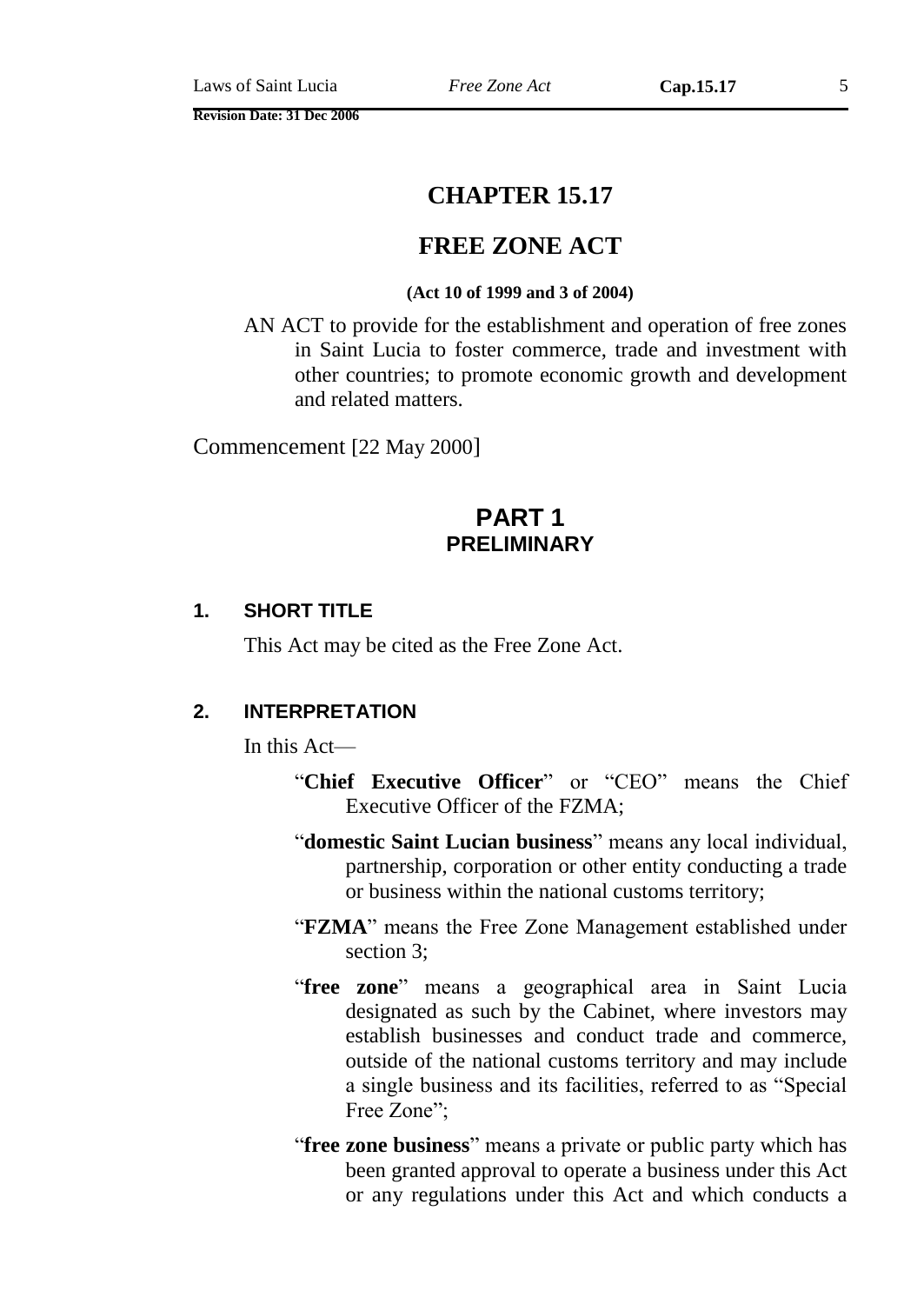trade or business, including but not limited to manufacturing, commercial, office, warehousing, professional or other activity, within any free zone established under this Act or any regulations under this Act;

- "**free zone developer**" means the National Development Corporation (NDC) established under the National Development Corporation Act or any other body designated as such by the Minister, by order published in the Gazette;
- "**free zone export**" means anything sold for export by a free zone business and originating in a free zone, regardless of whether such export passes through the national customs territory for shipping or transportation purposes and departs the country outside a free zone;
- "**free zone import**" means any import or service to be delivered to a free zone business, whether from outside or inside the Saint Lucia national customs territory;
- "**infrastructure**" means a physical structure which facilitates economic or other activity, or protects property, such as roads, bridges, or storm sewers;
- "**Minister**" means the Minister for the time being responsible for commerce and industry except where otherwise stated;
- "**national customs territory**" means any area, within Saint Lucia which is located outside a free zone and which is subject to national customs and excise laws;
- "**private party**" means any individual, partnership, company, corporation, or other entity, domestic or foreign, which is not an agency of the Government of Saint Lucia;
- "**public party**" means any agency of the Government of Saint Lucia;
- "**public service**" has the same meaning as in section 124 of the Constitution of Saint Lucia;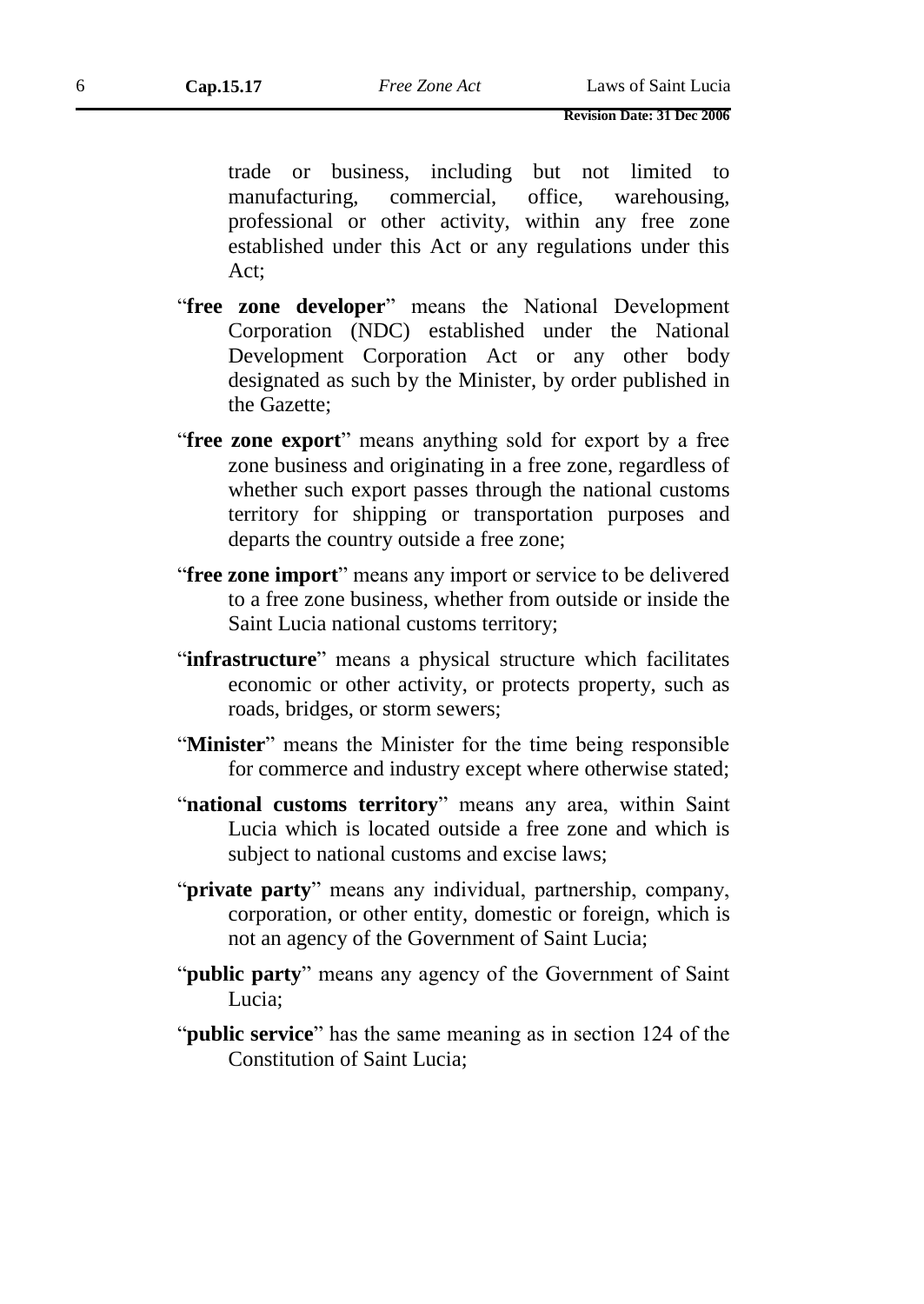### **PART 2 ESTABLISHMENT, FUNCTIONS, ETC., OF THE FREE ZONE MANAGEMENT AUTHORITY**

#### **3. ESTABLISHMENT OF FREE ZONE MANAGEMENT AUTHORITY**

- (1) There is hereby established for the purposes of this Act the Free Zone Management Authority.
- (2) The FZMA shall be a body corporate to which, subject to this Act, section 19 of the Interpretation Act applies.

#### **4. BOARD OF DIRECTORS**

- (1) The Minister shall appoint a Board of Directors (in this Act referred to as "the Board") of the FZMA which, subject to this Act, shall be responsible for the policy and general administration of the affairs of the FZMA.
- (2) The Board shall comprise the following members—
	- (a) one representative of the Ministry of Commerce and Industry;
	- (b) one representative of the Ministry of Finance and Planning;
	- (c) one representative of the Saint Lucia Air and Sea Ports Authority (SLASPA);
	- (d) two representatives of the private sector;
	- (e) one representative of a free zone developer;
	- (f) two representatives of free zone businesses: one representing the commercial sector and the other representing the manufacturing sector;
	- (g) the Chief Executive Officer appointed under section 8, who shall be an ex-officio member and shall have no right to vote.
- (3) The Minister shall appoint suitable persons from among the members of the Board to be Chairperson and Deputy Chairperson;
- (4) Members of the Board of the FZMA shall hold office for a period not exceeding 3 years, but may be reappointed.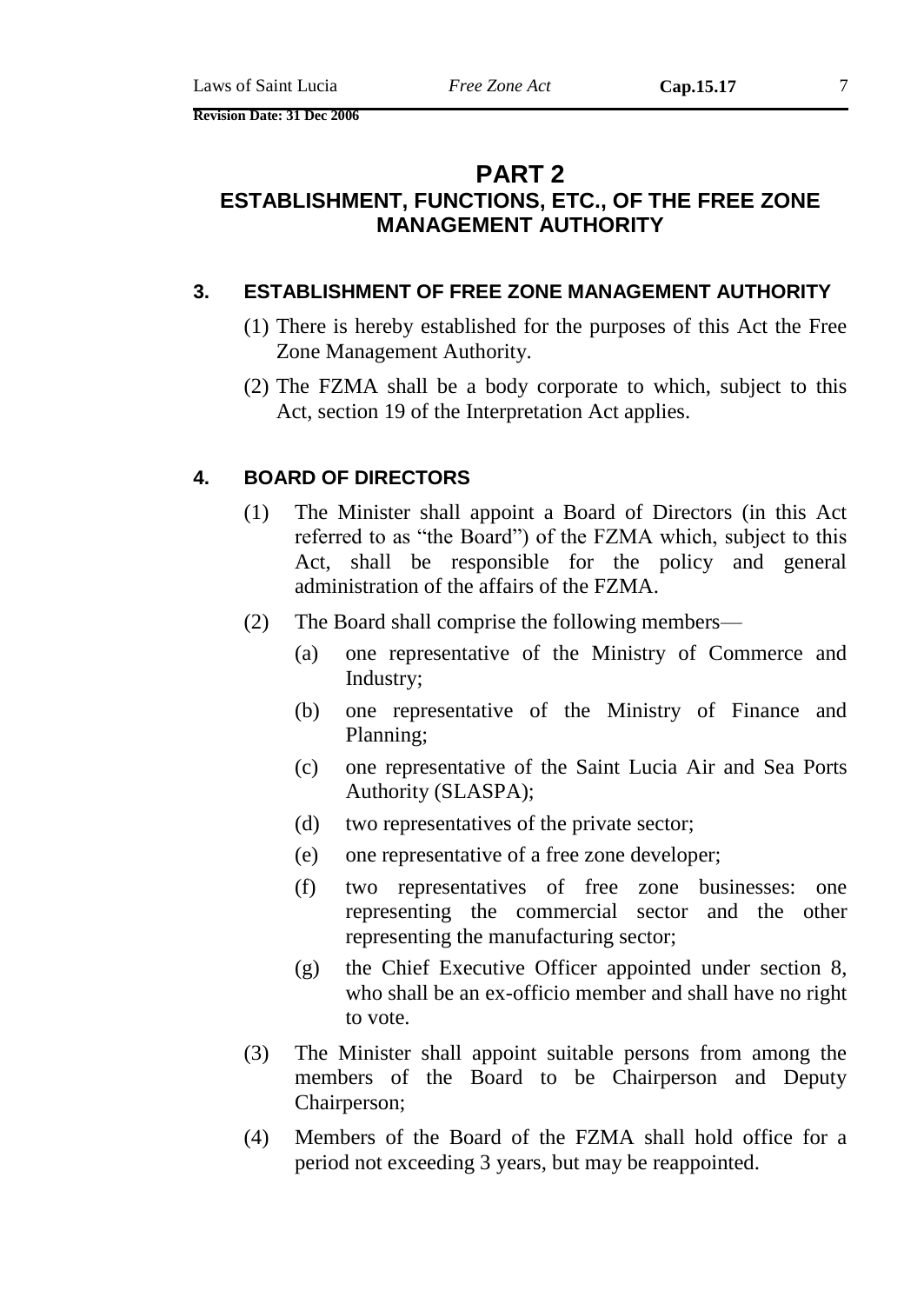#### **5. MEETINGS OF THE BOARD**

- (1) The Chairperson shall preside at all meetings of the Board and in his or her absence, the Deputy Chairperson shall preside.
- (2) The Board shall meet at least once every 2 months on a date and at a time set by the Chairperson or at the request of 3 or more members of the Board.
- (3) The quorum for a meeting of the Board shall be 5 members.
- (4) A decision of the Board shall be by a simple majority vote, and in the event of equality of votes, the person presiding at the meeting of the Board shall have a casting vote in addition to his or her original vote.
- (5) Subject to this Act and any regulations, the Board shall regulate its own procedure.

#### **6. FUNCTIONS OF THE BOARD**

The functions of the Board shall be to—

- (a) recommend to the Minister, policies, plans, and programmes for development and expansion of free zones;
- (b) designate duty-free shopping areas within free zones;
- (c) review and approve the annual budget, programme and functions of the FZMA as submitted by the CEO of the FZMA;
- (d) carry out any functions assigned to it under this Act and any regulations made under this Act.

#### **7. DESIGNATION OF FREE ZONES**

- (1) Cabinet may, by order, designate any geographical area to be a free zone.
- (2) The designation of a free zone shall be subject to a negative resolution of Parliament.
- (3) The Board may establish by regulations, the procedure by which public or private parties may apply for a free zone licence.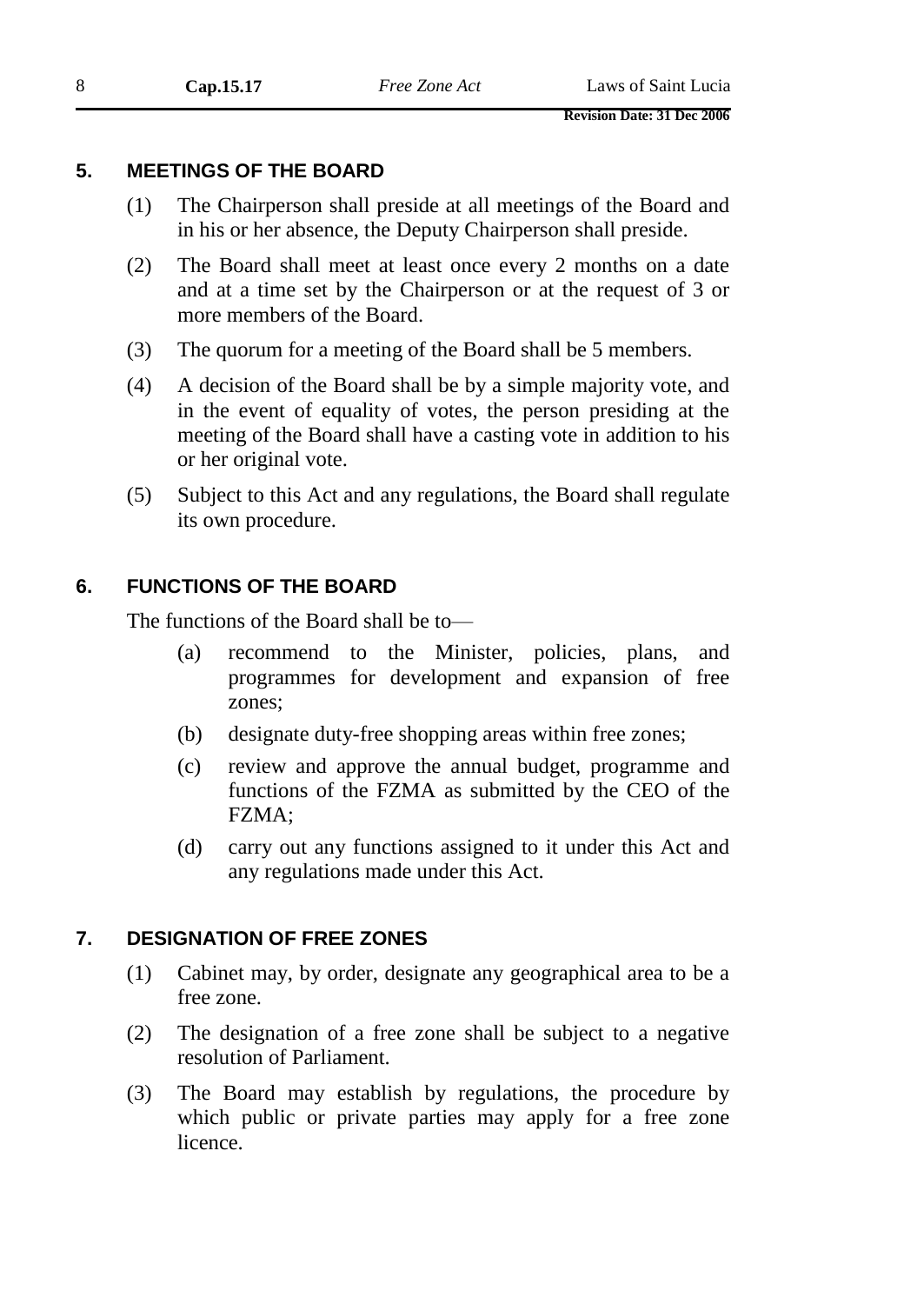(4) The approval of a free zone licence shall be by resolution of the Board.

#### **8. APPOINTMENT AND FUNCTIONS OF CHIEF EXECUTIVE OFFICER**

- (1) The Board shall, after consultation with the Minister, appoint a suitably qualified person as the Chief Executive Officer of free zones, or contract out the duties of such office to a corporate body.
- (2) The functions of the Chief Executive Officer shall be to—
	- (a) attend to the daily management of the business activities of free zones in accordance with this Act and regulations and to carry out the policies of the Board;
	- (b) recruit, supervise, discipline and dismiss staff;
	- (c) formulate loan requests for the FZMA and an annual budget with plans and programmes for presentation to and approval by the Board;
	- (d) prepare quarterly reports and an annual report as required by the Board, to be presented to the Board and the Ministry responsible for commerce and industry;
	- (e) execute decisions and resolutions made by the Board;
	- (f) contract the services of management consultants or technical experts on matters of organisation and operations of a free zone;
	- (g) issue permits for the entry and exit of persons, goods and services to and from free zone premises;
	- (h) issue licences approved by the Board to free zone businesses operating within free zones;
	- (i) collect fees and charges as imposed under this Act or the regulations;
	- (j) receive applications for certificates of origin for onward transmission to the Customs and Excise Department;
	- (k) ensure that all building and landscape plans within a free zone comply with the national building codes and any other laws in force;
	- (l) carry out any other responsibilities that may be assigned by the Board.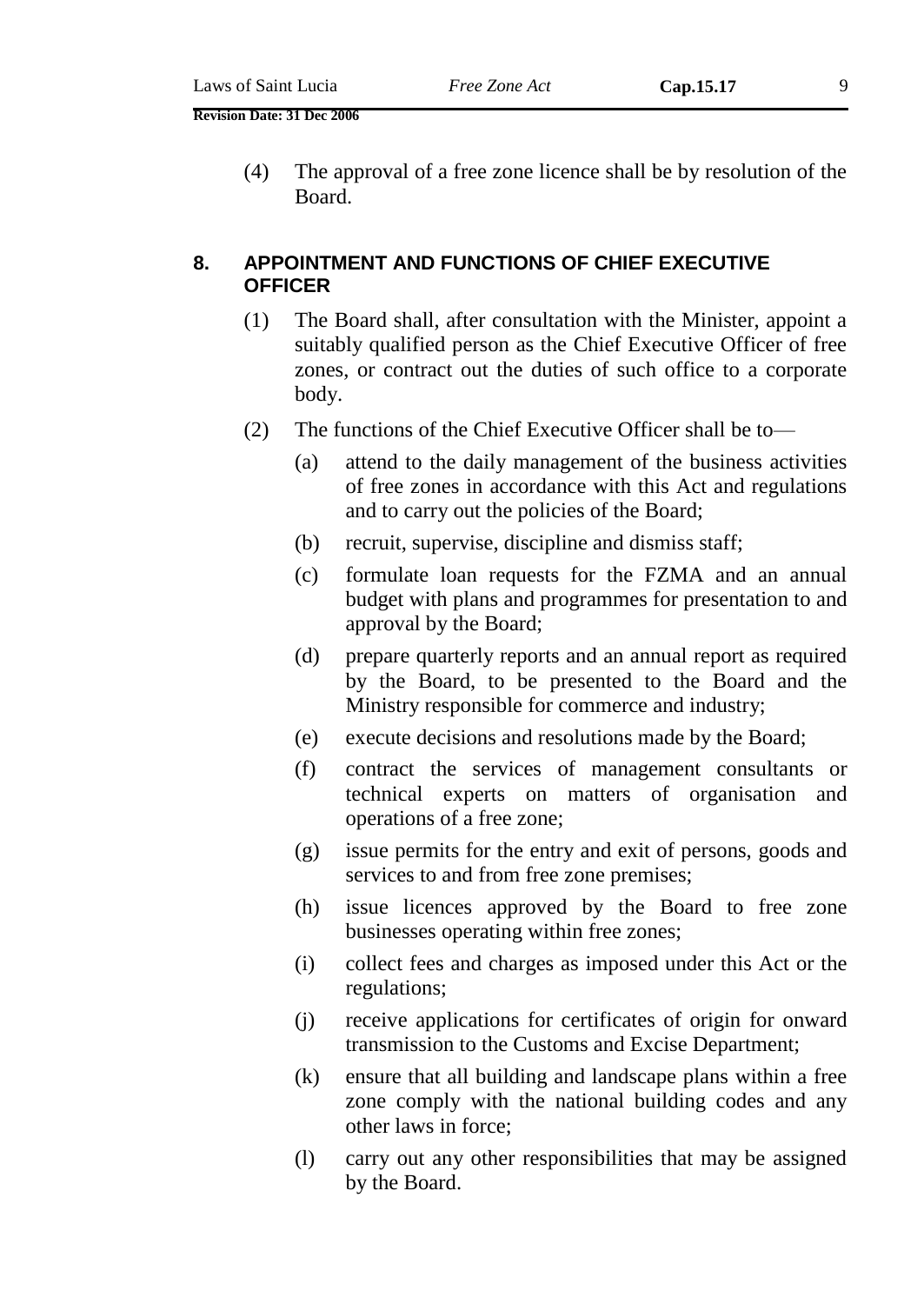(3) For the purpose of this section, "Certificate of Origin" means the documentation issued by the Customs and Excise Department in Saint Lucia for the purpose of designating goods and services as originating from Saint Lucia.

### **PART 3 ACTIVITIES, TAX REGIME, ETC., OF FREE ZONE**

#### **9. POWERS AND RESPONSIBILITIES OF FREE ZONE DEVELOPER**

The free zone developer shall have power to—

- (a) lease or sell land to private parties which have been issued a licence to operate in the free zone;
- (b) make improvements, construct facilities and develop infrastructure to enhance the economic development of a free zone;
- (c) provide public or other services within a free zone;
- (d) construct roads, drains, railways, ports, wharves, docks, places of embarkation and disembarkation, stations to transit passengers and merchandise or loading and unloading docks, which shall facilitate trade within a free zone and with a free zone and international trading parties;
- (e) charge fees for any services or facilities it provides within a free zone;
- (f) adopt rules and regulations within a free zone to promote the safe, efficient and successful operations of a free zone business;
- (g) promote and advertise free zones to prospective investors, business owners and operators and promote free zones abroad to increase sales for clients;
- (h) provide adequate services and facilities within the free zone in accordance with the recommendations of the Board;
- (i) conduct any other activities authorised under this Act or any regulations under this Act and approved by the Board.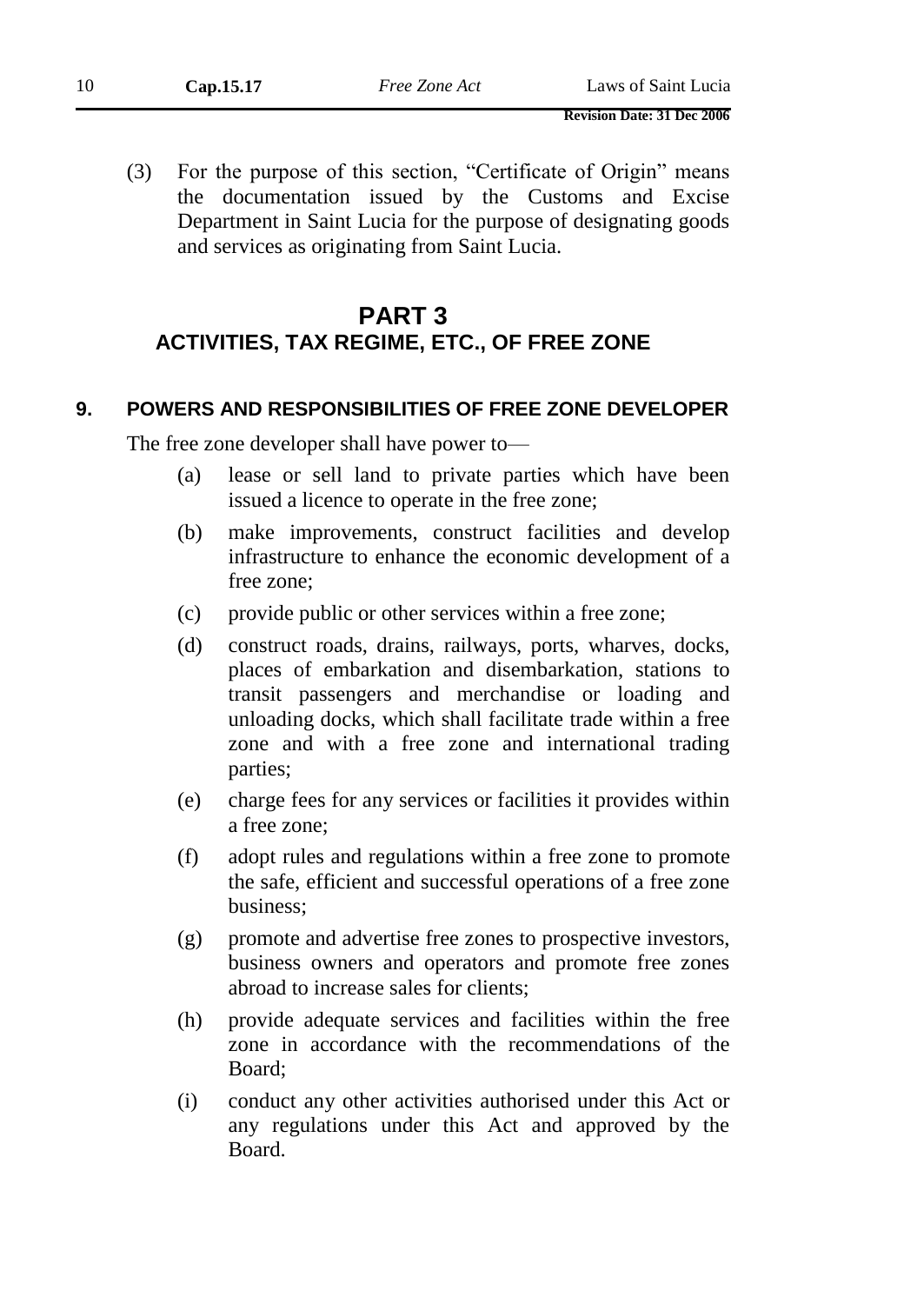#### **10. APPLICATION FOR OPERATION WITHIN A FREE ZONE**

- (1) Any public or private party desirous of operating in a free zone shall submit an application to the Board for review and approval in accordance with this Act and any regulations made under this Act.
- (2) The Board, in considering an application for approval submitted under subsection (1), shall take into consideration whether the proposed business enterprise will—
	- (a) conduct trade and investment activities such as a commercial office, warehousing, manufacturing, insurance services, telecommunication services, financial services, banking services, or other professional, or related activities;
	- (b) not have a deleterious effect on the environment having regard to any environmental impact assessment made for the purpose; and
	- (c) be conducted in compliance with all applicable, legal and regulatory requirements under this Act or under any other law in force in Saint Lucia.
- (3) Private and public parties shall operate only within the free zone in which they have been authorised to operate.

#### **11. ACTIVITIES WITHIN FREE ZONE**

- (1) The licence for a free zone business shall state the business activity the free zone business may conduct within the Zone, and the free zone business shall be limited to the business authorised in the licence.
- (2) Activities of a free zone business may be conducted entirely within the free zone or between the Saint Lucia free zone and foreign countries.
- (3) Activities of a free zone business within the national customs territory shall be limited to transportation or business meetings.
- (4) Any private or public party, or group of parties may establish wholesale business on property it occupies within the free zone if it has secured approval from the FZMA to establish such business.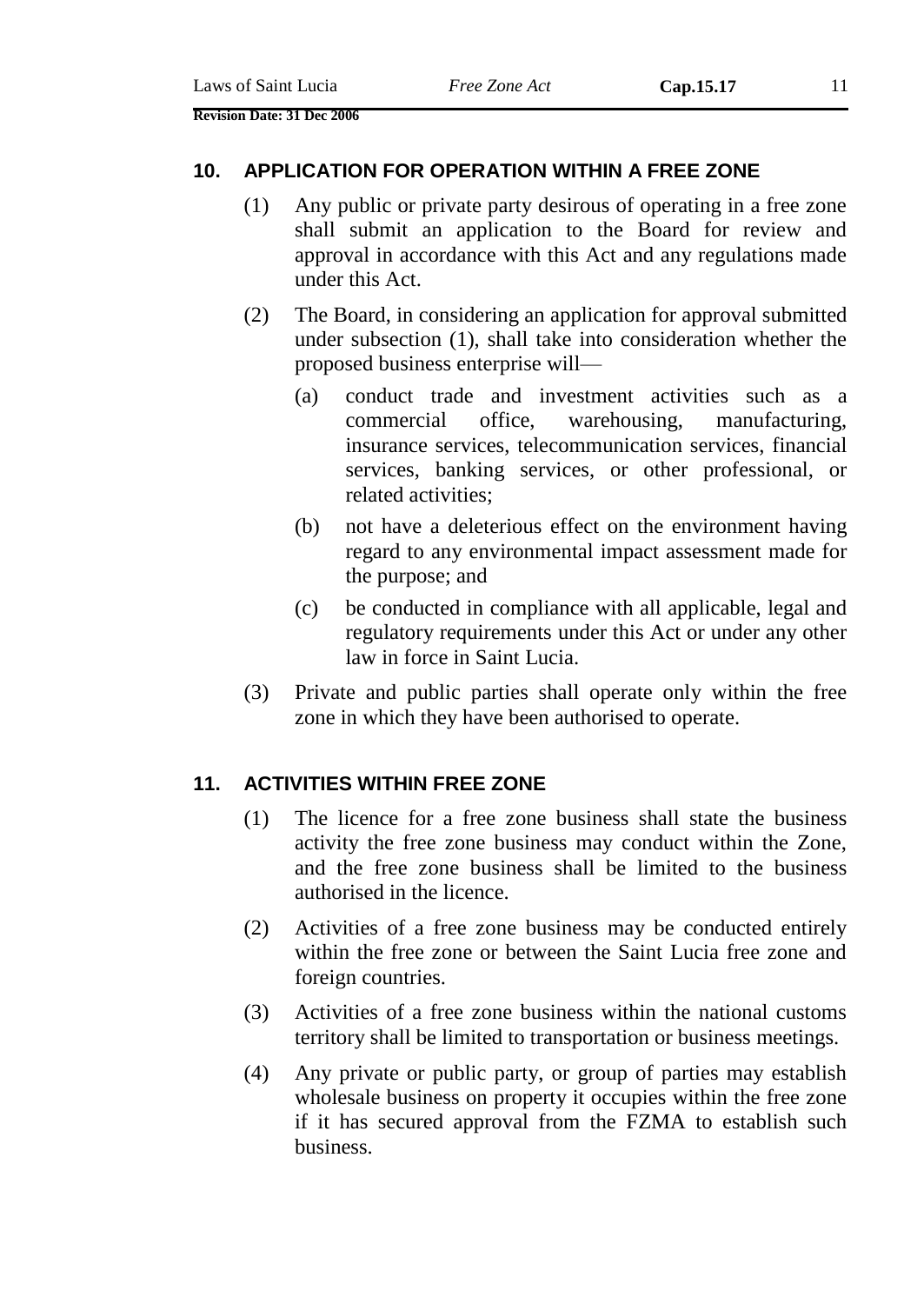- (5) A trade licence shall not be required to conduct a free zone business except in situations where the Board directs in writing that the applicant should apply for a trade licence under the Trade Licences Act.
- (6) Where the Board makes a trade licence a requirement for the operation of a free zone business, then the Trade Licences Act shall apply to the business despite any provision in this Act.

#### **12. FREE ZONE IMPORTS AND EXPORTS**

- (1) All merchandise, articles, or other goods entering a free zone for commercial purposes shall be exempt from all customs duties, taxes and related charges.
- (2) All fuel and goods including building materials, furniture, equipment, supplies and parts required for the proper functioning of a free zone business shall likewise be exempt from all duties and taxes and charges referred to in subsection (1).
- (3) Motor vehicles and fuel for personal use entering a free zone shall not be exempted from the taxes and duties referred to under subsection (1).
- (4) Quotas upon any article, item, or good shall not apply to imports or exports of a free zone business.
- (5) Subsections (1) to (4) shall apply to the free zone developer.
- (6) The FZMA shall exercise responsibility and control, in accordance with regulations, over all such goods and merchandise allowed to enter a free zone.
- (7) Merchandise destined for a free zone shall be taken from port of entry in sealed containers to the free zone where they shall be inspected by the Customs and Excise Department to ensure that—
	- (a) they do not contain prohibited items or materials; and
	- (b) the goods are accompanied by appropriate documentation.
- (8) All merchandise entering a free zone shall be consigned to a person or firm established in the free zone.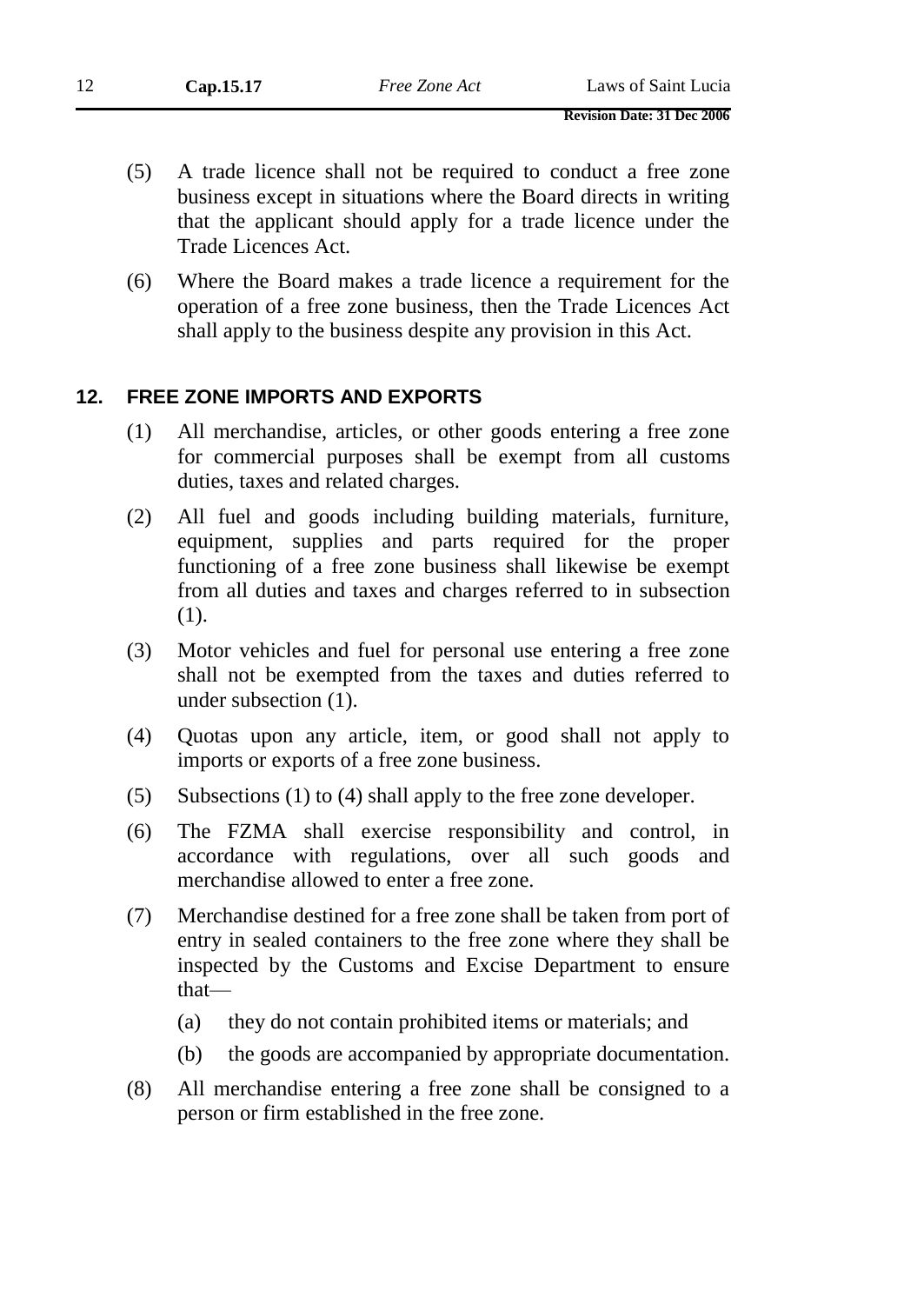- (10) The following goods shall not be allowed to enter a free zone—
	- (a) goods which are prohibited by law to enter Saint Lucia;
	- (b) arms and ammunition, except for purposes of security;
	- (c) merchandise not approved for sale by the Board of the FZMA; and
	- (d) goods and articles which are not required for the commercial functioning of a free zone.
- (11) All exports from a Free Zone to the national customs territory shall be subject to duties under the national customs regime, however, such duties shall be based on the customs value in accordance with the provisions of Schedule 2 to the Customs (Control and Management) Act.

(*Amended by Act 3 of 2004*)

#### **13. SALE OUTSIDE FREE ZONE OF MERCHANDISE PRODUCED OR WAREHOUSED IN FREE ZONE**

- (1) Merchandise produced or warehoused in a free zone may be sold—
	- (a) for direct export whether by sea, air or land, if such merchandise arrive at the port of exit under customs control;
	- (b) to ships that dock at ports in Saint Lucia and are destined for other foreign ports;
	- (c) into national customs territory, provided the goods are wholesaled, and the import licence if so required, is secured and the customs duties paid;
	- (d) to diplomats of other countries who under customary and conventional international law are exempted from payment of duties;
	- (e) into national customs territory, if the goods are sold retail in operations which have licences to sell to duty-free residents and non-residents who are leaving the country and have submitted proof of departure.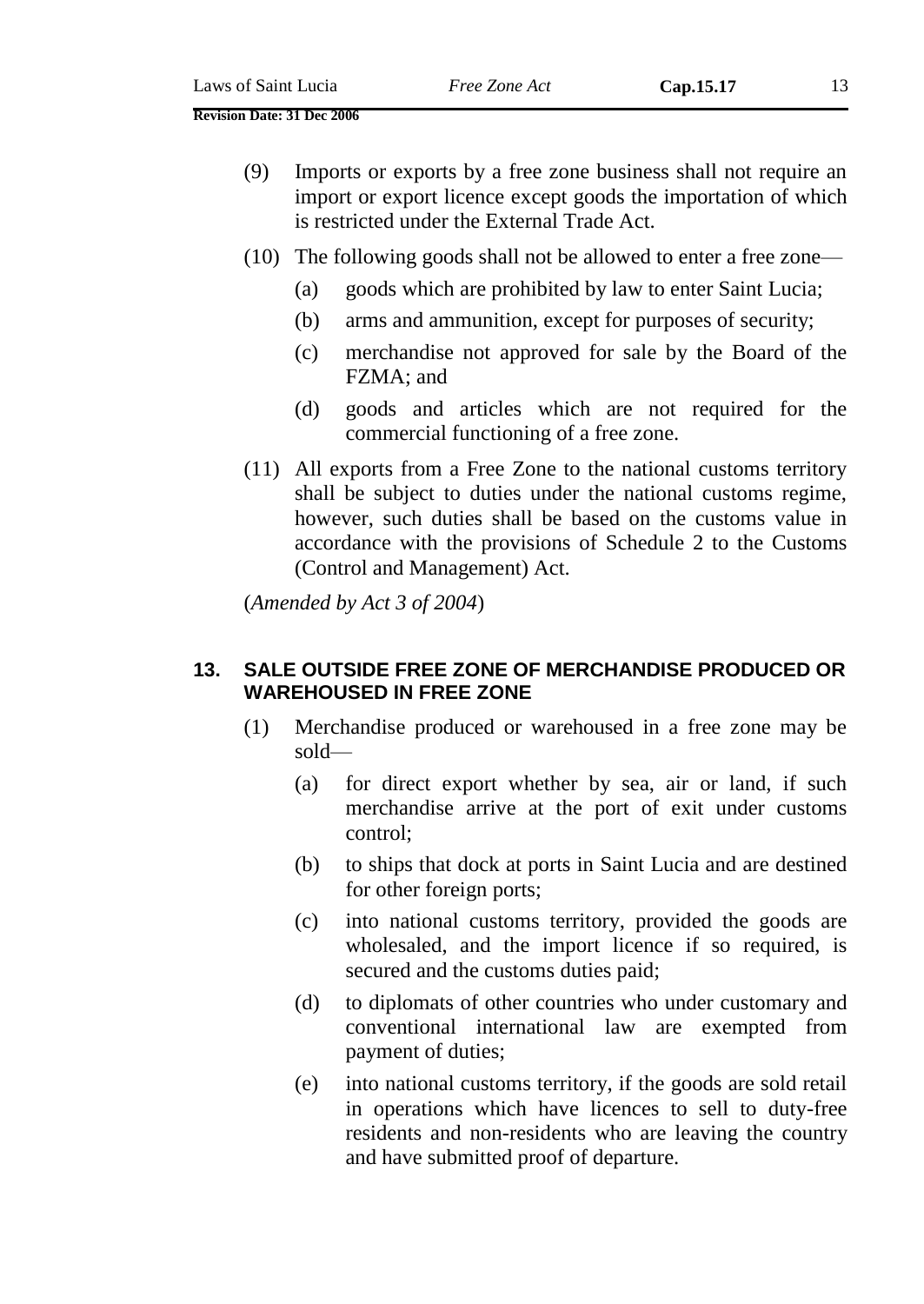- (2) Goods sold under subsection (1)(e) shall be delivered to the buyers at an approved port of exit or embarkation.
- (3) The removal of merchandise from a free zone for sale into the national customs territory or to ships in transit may be effected on any day and at any time.

#### **14. SALES WITHIN A FREE ZONE**

- (1) Merchandise may be sold within a free zone from one business to another, if a proper record is kept of such transactions.
- (2) A licence is not required for any goods, articles or services sold within a free zone.
- (3) A free zone business may, if so required by the vendor, pay for any article, item, material, goods or service in any currency.
- (4) Price controls imposed under any law shall not apply to the sale of any such article, goods or service sold or supplied within a free zone.

#### **15. RECORDS**

- (1) The Customs and Excise Department or the Board shall require a free zone business to furnish such information about imports, and exports and other transactions occurring within a free zone as may be necessary to exercise regulatory control over free zone activities.
- (2) A free zone business which is required to furnish information in accordance with subsection (1), shall comply with such request without delay and shall cooperate fully with the Customs and Excise Department and the FZMA in the proper discharge of their regulatory functions.
- (3) In special cases, the FZMA may consider it necessary to have an inventory account, sales and transfer record prepared on demand and these records may also apply to free zone activities.
- (4) Every free zone business shall submit a detailed account of its full inventory in whole or in part to the FZMA within one week from the last day of every month or upon request by the FZMA and such account shall include all records of entry, sales, destruction and transfers of such inventory.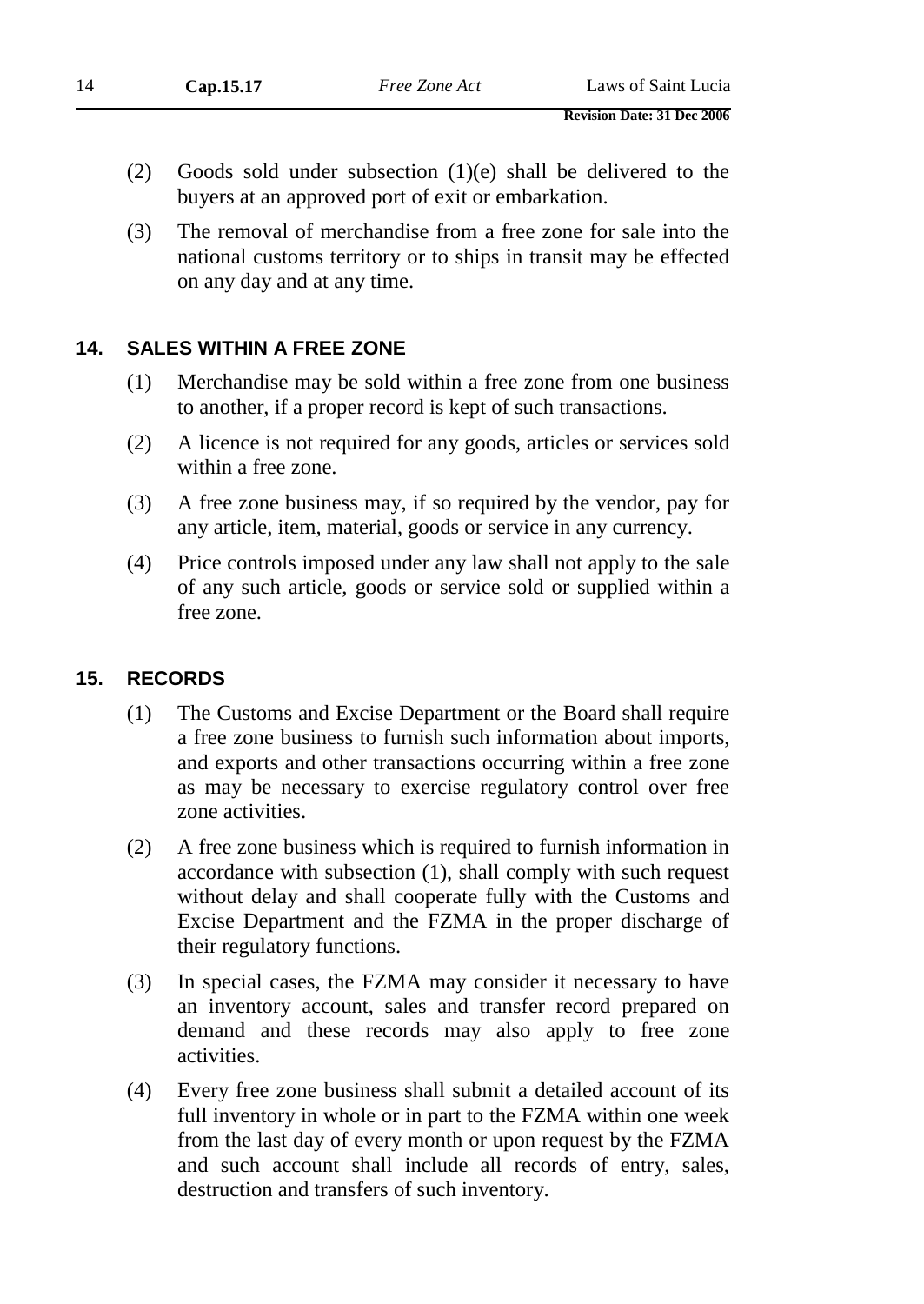#### **16. SAFETY MEASURES**

- (1) The free zone developer may, or at the request of the Ministry of Health, shall, prevent any merchandise which poses a threat to public health or safety from entering the free zone.
- (2) Merchandise may remain in a free zone for an unlimited period of time, if they are non-perishable and are warehoused in places and under conditions suitable for such merchandise.
- (3) The FZMA shall require the owner of a free zone business to dispose of perishable goods under its control within a certain period.
- (4) The free zone developer may, or at the request of the Ministry of Health, shall require the FZMA to remove from a free zone any particular merchandise which poses a threat to public health or safety.
- (5) Where the owner of a free zone business who has been requested to dispose of goods under his or her control within a certain period fails to dispose of the goods, the FZMA shall remove the goods and dispose of the goods and recover any expenses incurred in the removal and disposal from the owner or person in charge of the goods or sell the goods by auction and recover any extra expenditure from the owner or person in charge of the goods.

#### **17. FOREIGN EXCHANGE CONTROL**

- (1) Despite anything contained in the Exchange Control Act or regulations made under it—
	- (a) restrictions shall not be made on foreign exchange transactions including the sale of foreign currency, or the transfer of foreign exchange into, out of, or within a free zone by free zone businesses;
	- (b) Government charges or taxes shall not be made on the use of foreign currency within a free zone;
	- (c) each free zone business shall open an account in any currency with a duly registered bank of its choice which is located in the free zone.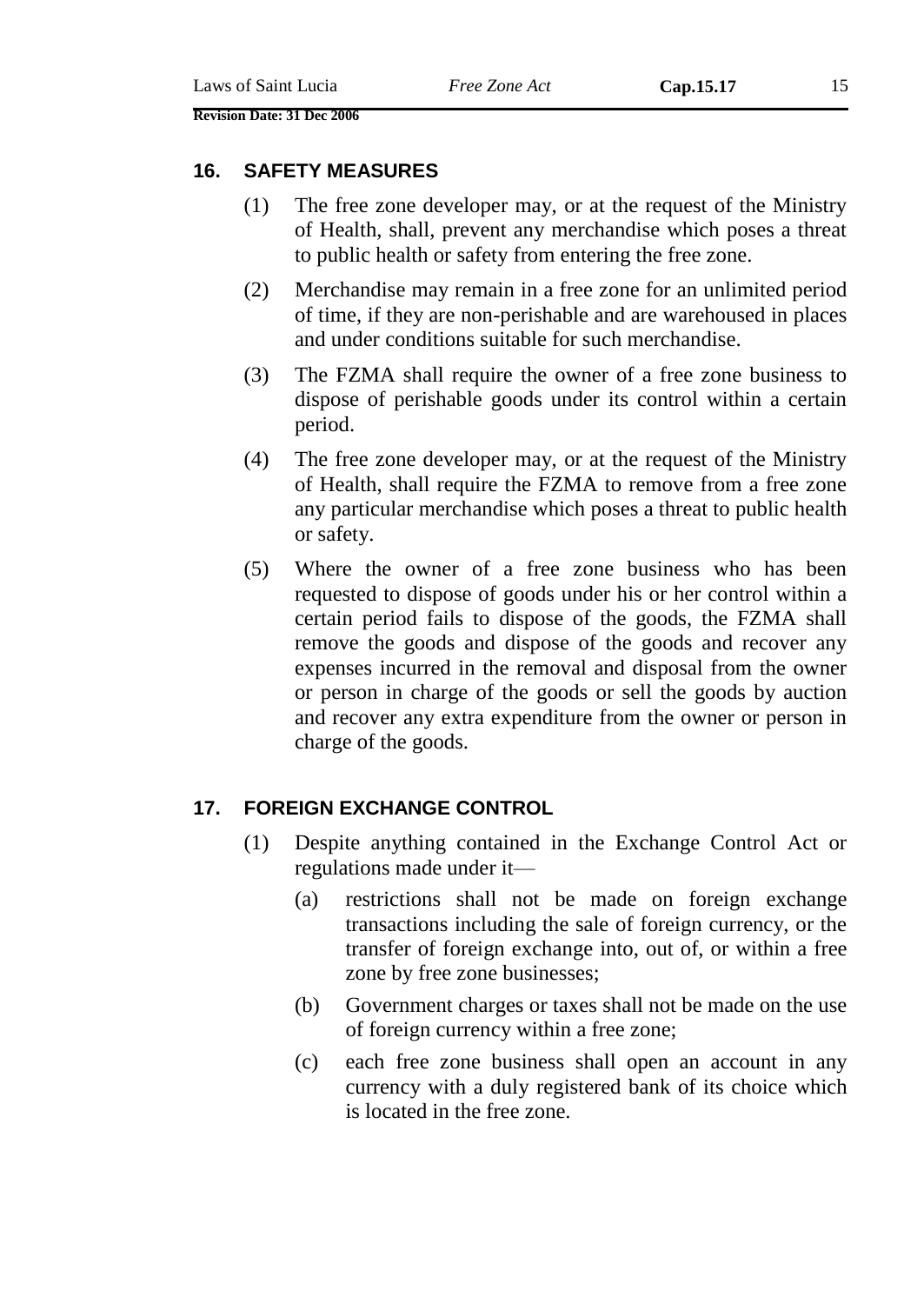- (2) A free zone business shall furnish to the FZMA and the Eastern Caribbean Central Bank, a monthly report of transactions in its foreign currency accounts.
- (3) Subject to section 10 banks and financial institutions which are licensed under the laws of Saint Lucia shall be allowed to operate within a free zone, but their transactions shall be limited to free zone businesses only.

### **18. FREE ZONE REGULATORY REGIME**

- (1) A person shall not be allowed to ordinarily reside within a free zone except with the written permission of the Board.
- (2) An exclusive franchise to sell any particular good or service shall not be granted within a free zone.
- (3) Restrictions shall not be placed on the transfer of investment of a free zone business within a free zone and a free zone business shall not be restricted to investing in any other free zone business in its purchase of stocks or bonds.
- (4) The sale of stocks and bonds of any free zone business shall be registered at the Registry responsible for the registration of companies and the FZMA shall be furnished with a certified copy of the company certificate and articles or memorandum of association.

#### **19. FREE ZONE TAX REGIME**

- (1) Despite anything contained in the Income Tax Act there shall be levied on the chargeable income of a free zone business within a free zone, income tax at the rates prescribed in Schedule 1.
- (2) In the computation of income tax under this section, there shall be given credits in accordance with the number of citizens of Saint Lucia employed on a continuous basis by every free zone business in accordance with the scale prescribed in Schedule 2.
- (3) During the first 5 years of its operation, a free zone business shall be exempt from income tax or capital gains tax or any new corporate tax levied by the Government of Saint Lucia after the commencement of this Act, and any dividends paid by a free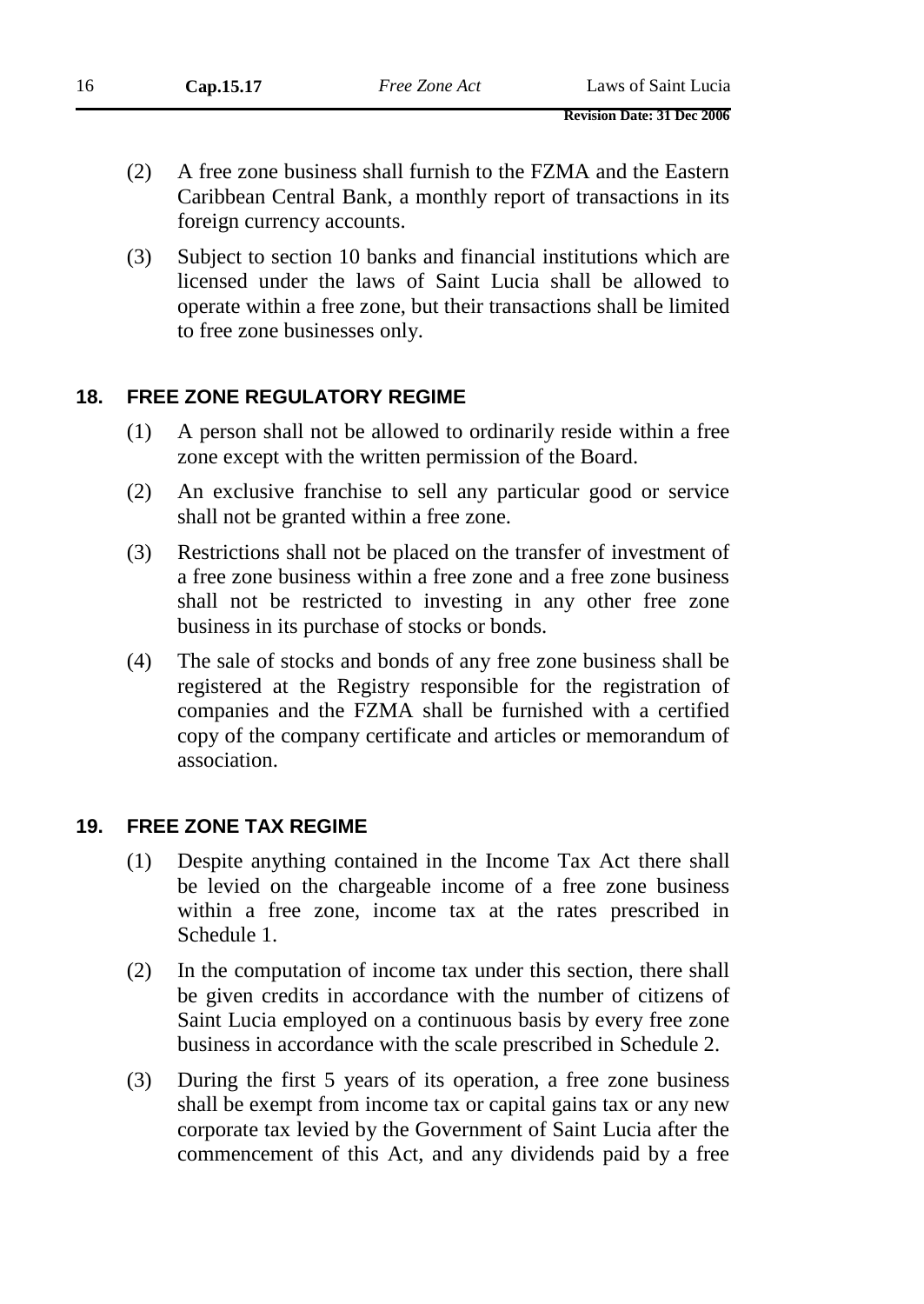zone business shall be exempt from such tax for the first 20 years of its operation.

- (4) Where a free zone business incurs a total net loss over the 5 year tax holiday specified in subsection (3) that loss may be carried forward and deducted against profits in the 3 years following the tax holiday period.
- (5) Any proceeds from the sale of stock or other partial or complete ownership interest in a free zone business shall be exempt from tax levied under this section.
- (6) The tax levied under this section shall be collected by the Comptroller of Inland Revenue and the Income Tax Act shall, subject to this section and any regulations made under this Act, apply to the collection of tax, and any appropriate action may be taken under the Income Tax Act against a defaulter.
- (7) A free zone fee equal to the sum of 5% of tax collected by the Comptroller of Inland Revenue under this section in any year of assessment shall be placed to the credit of the FZMA.
- (8) The FZMA shall be exempt from all taxes.
- (9) Despite the Income Tax Act gross receipts tax and any form of value added tax shall not apply within a free zone.

### **20. FREE ZONE LABOUR REGIME**

- (1) All free zone businesses shall pay their employees in the currency of Saint Lucia.
- (2) There shall be no restrictions in respect of hours of operations of free zone businesses and they may open 24 hours a day, 7 days a week.
- (3) Subject to this Act the provisions of any law in force with respect to work permit shall apply to the free zone developer, the FZMA and to free zone businesses.
- (4) Applications by free zone businesses for work permits shall be submitted to the Ministry of Labour through the office of the FZMA.
- (5) Despite anything contained in the Immigration Act or any other law, no fees shall be payable for work permits issued under this section to management staff of free zone businesses for an initial period of 5 years.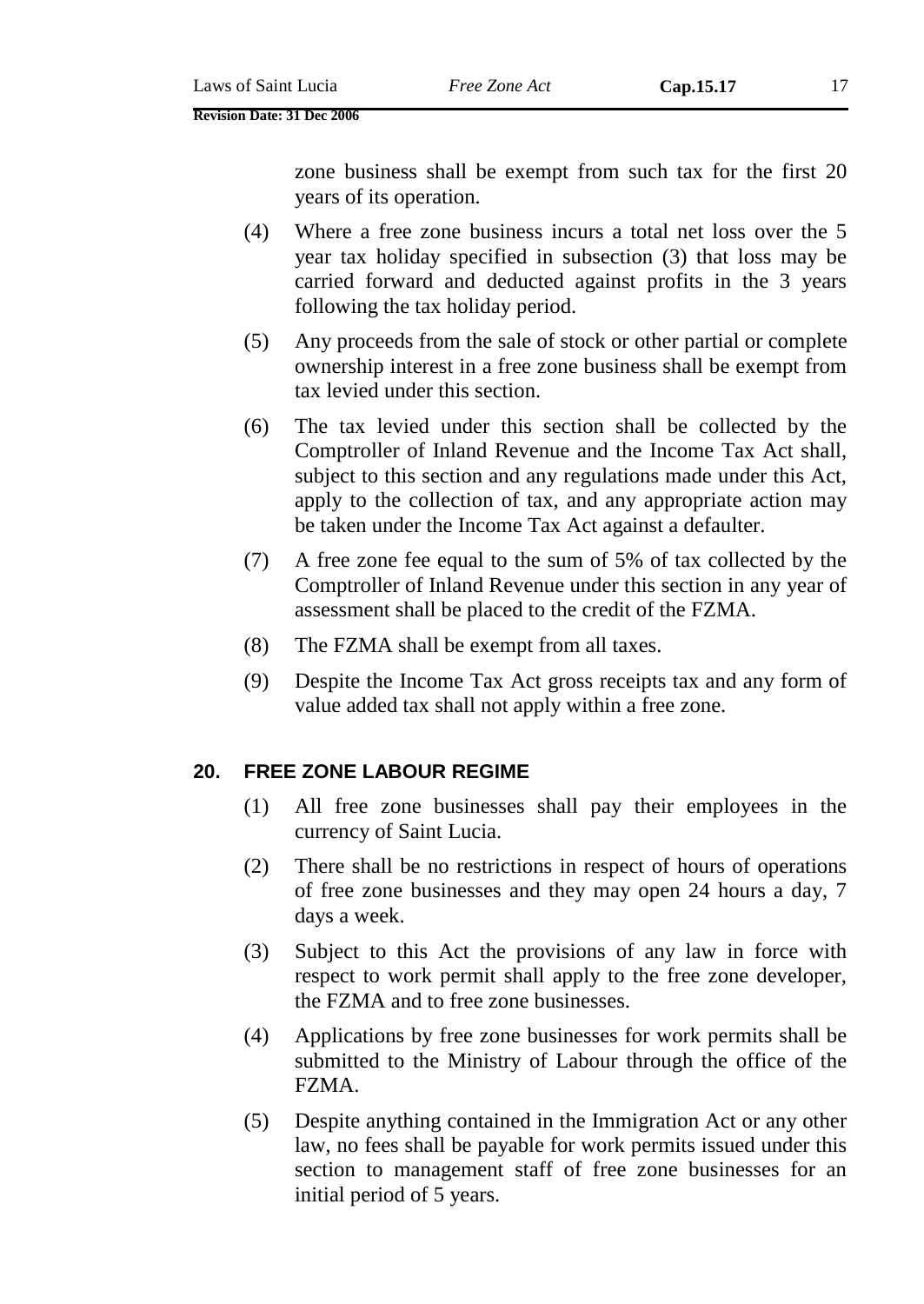(6) The Minister may by order extend the period under subsection (5) for a further period.

### **PART 4 FINANCIAL PROVISIONS**

#### **21. REVENUE OF FZMA**

- (1) The Revenue of the FZMA shall consist of—
	- (a) the sums received by the FZMA in respect of dues and charges levied and payable under this Act and any regulations; and
	- (b) all other sums other than loans that may become payable to or vested in the FZMA in respect of any matter incidental to its powers and duties.
- (2) All sums referred to in subsection (1) and all loans shall be paid into and placed to the credit of an account at a Bank approved by the Minister.

#### **22. APPLICATION OF REVENUE OF FZMA**

The revenue of the FZMA in any financial year shall be applied in payment of the following charges—

- (a) the interest and other charges on, and provisions for repayment of any loan payable by the FZMA;
- (b) the sums required to be paid towards the repayment of any loan made to the FZMA;
- (c) the remuneration, fees and allowances payable under this Act;
- (d) the salaries, remuneration, allowances, pensions, gratuities, provident fund and other superannuation benefits of the officers and staff, employed in or in connection with the activities carried on by the FZMA;
- (e) the working and establishment expenses of, and the expenditure on, or provision for the maintenance of the property and installations of the FZMA;
- (f) the discharge of the functions of the FZMA properly chargeable to revenue account;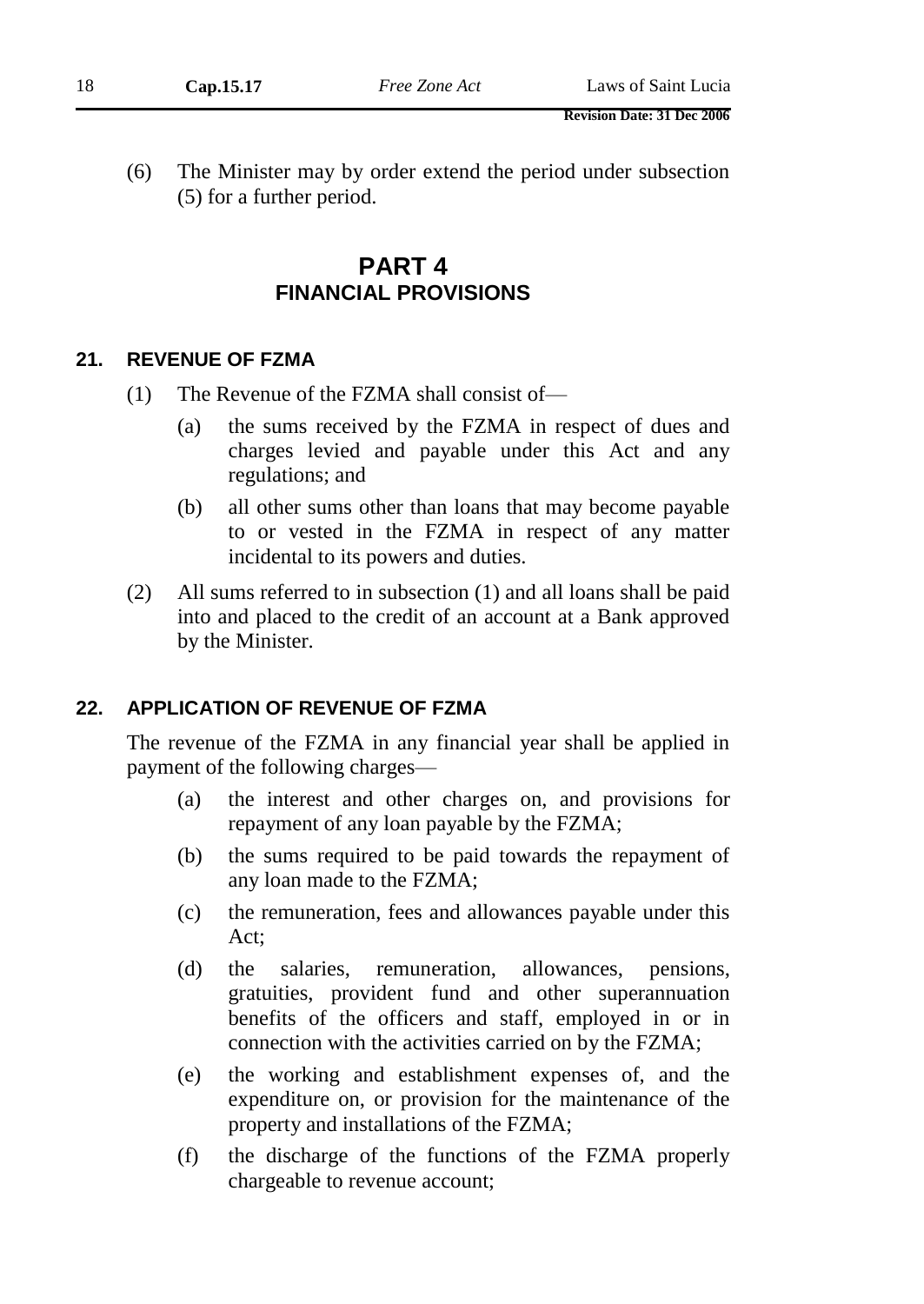- (h) the cost, or any portion thereof, of any new works, plant, or appliances not being a renewal of property of the FZMA, which the FZMA may determine to charge to revenue;
- (i) any other expenditure authorised by the Board and properly chargeable to revenue.

#### **23. TEMPORARY INVESTMENT OF FUNDS**

- (1) The FZMA may, after consultation with the Minister, temporarily invest any of its funds not required to be expended in meeting obligations or in the discharge of its functions.
- (2) All income from such investment shall be paid to the credit of the FZMA's account as provided in section 21(2).

#### **24. POWER TO BORROW**

- (1) Subject to this Act, the FZMA may, for the purposes of this Act raise loans—
	- (a) from the Government; or
	- (b) with the consent of the Minister, from any other source.
- (2) The power to borrow under this section may be exercised—
	- (a) to borrow and reborrow moneys by the creation, issue and sale of debentures or debenture stock or other security for the purpose of raising funds for the FZMA for the effective exercise by it of the powers conferred by this Act;
	- (b) to create and issue debentures or debenture stock or other security for any debentures or debenture stock or other security respectively issued in respect of moneys previously borrowed by the FZMA, and not repaid;
	- (c) to create, issue and sell debentures or debenture stock or other security for the purpose of borrowing money for redeeming any loans owing by the FZMA and for paying the expenses incurred in the creation and issue of the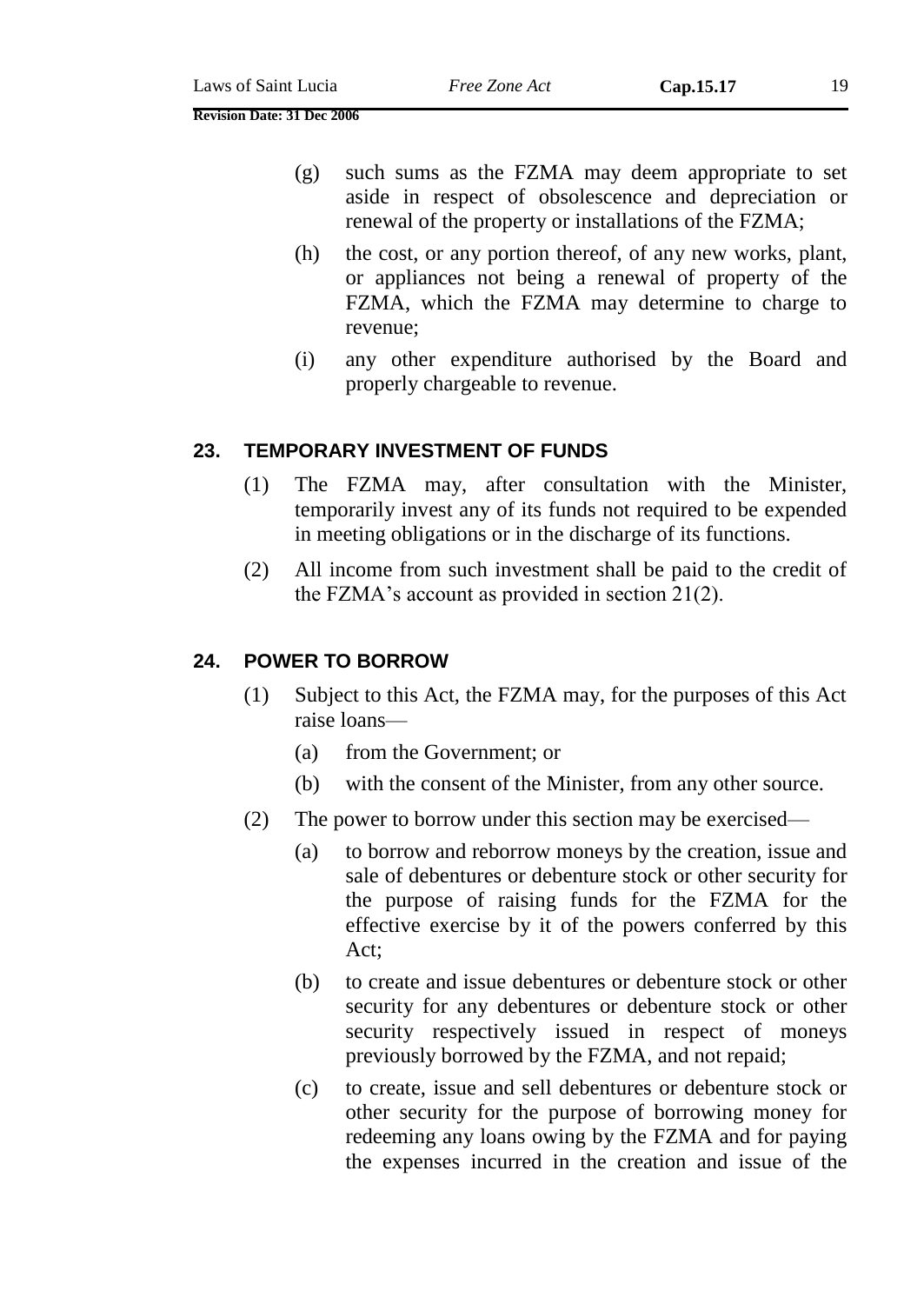debentures or debenture stock or other security and otherwise carrying out the provisions of this Act;

- (d) to effect any conversion authorised by this section either by arrangement with the holders of the existing debentures or debenture stock or other security, or by the purchase of the debentures or debenture stock or other security out of moneys raised by the sale of the security or partly in the one way or partly in the other.
- (3) Despite section 25, the power of the FZMA to borrow under this section shall not be exercised unless a proposal in writing is first submitted to and approved by the Minister showing—
	- (a) the amount and particulars of the proposed loan;
	- (b) the rate of interest to be paid on the loan;
	- (c) the source or sources from which the loan is to be obtained;
	- (d) the purposes to which the money proposed to be borrowed is to be applied; and
	- (e) the manner in which the loan is to be repaid.

### **25. TEMPORARY BORROWING**

The FZMA may, with the consent of the Minister borrow by way of a temporary loan or overdraft from a bank or otherwise, any sum which it may temporarily require—

- (a) for the purpose of defraying expenses pending the receipt of revenues recoverable by it in respect of the period of account in which those expenses are chargeable; or
- (b) for the purpose of defraying, pending the receipt of money due in respect of any loan authorised to be raised under section 24(1), expenses intended to be defrayed by any such loan.

### **26. GUARANTEE OF BORROWING OF FZMA**

(1) With the approval of Parliament, the Minister may guarantee, in such manner and on such conditions as he or she may think fit, the repayments of the principal of and the payments of interest and other charges on any authorised borrowing by the FZMA.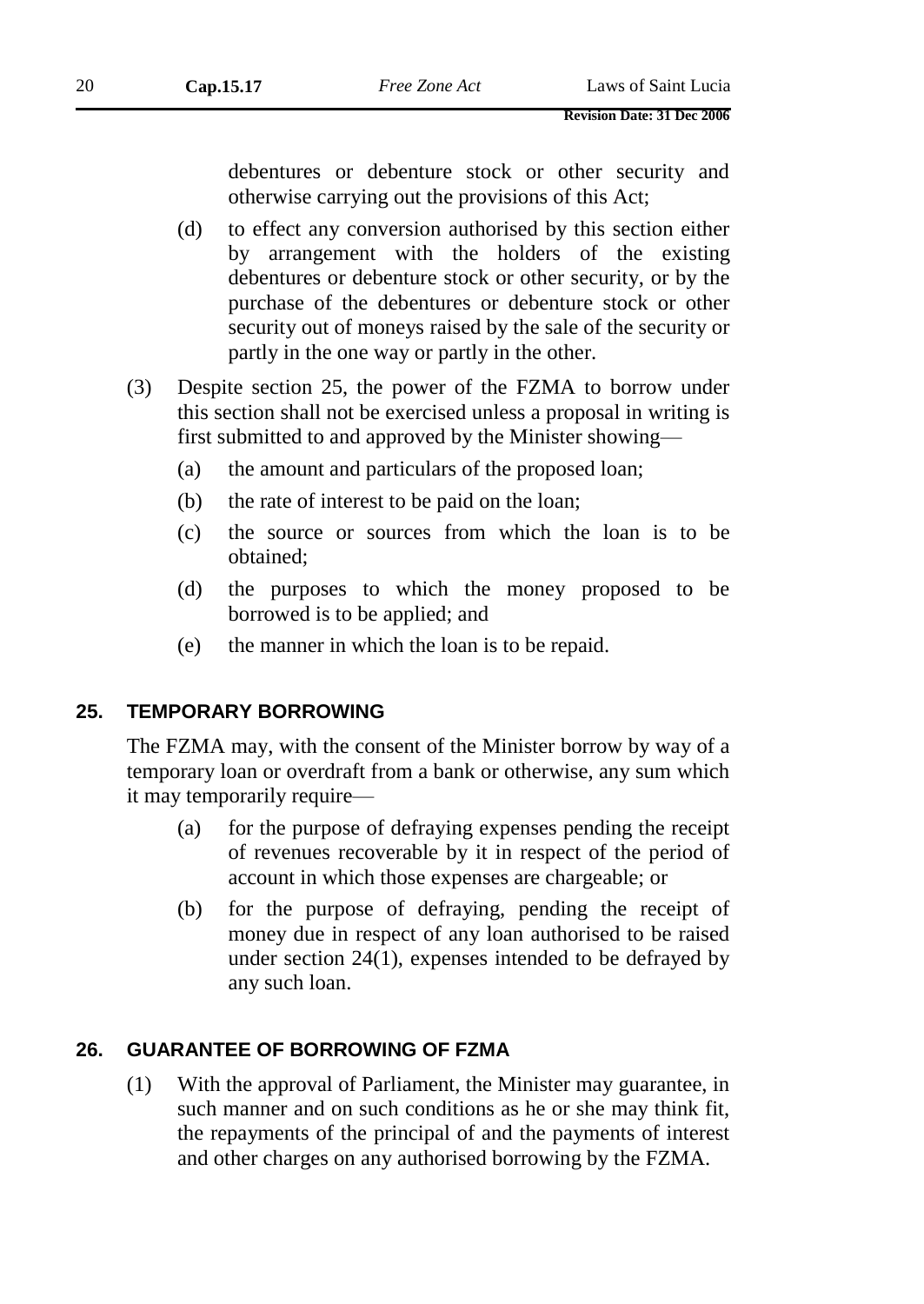- (2) Where the Minister is satisfied that there has been default in the repayment of any such principal or the payment of any such interest or other charges guaranteed under this section, he or she shall direct the payment out of the Consolidated Fund, of the amount in respect of which there has been such default.
- (3) The FZMA shall make to the Accountant General at such times and in such manner as the Minister may direct, payments of such amounts as may be so directed in or towards repayment of any sums issued in fulfilment of any guarantee given under this section, and payments of interest on what is outstanding in respect of any sums so issued at such rate as the Minister may direct, and different rates of interest may be directed as regards different sums and as regards interest for different periods.

### **27. RESERVE FUND**

The Authority shall establish and maintain a reserve fund which shall be dealt with and applied as the Authority may determine.

#### **28. APPLICATION OF SURPLUS**

Any balance at the end of the financial year resulting from the activities carried on by the Authority under this Act which is available after making full allowance for the matters enumerated in section 22 shall be paid to the credit of the Consolidated Fund.

#### **29. ANNUAL BUDGET**

- (1) The FZMA shall cause to be prepared and shall adopt every year a budget in respect of the ensuing financial year.
- (2) The FZMA may revise the budget so adopted at any subsequent meeting.
- (3) A copy of every budget and revised budget shall, after adoption by the FZMA, be sent to the Minister.

#### **30. ACCOUNTS**

(1) The FZMA shall keep proper books of account in which shall be recorded all its transactions to the satisfaction of the Minister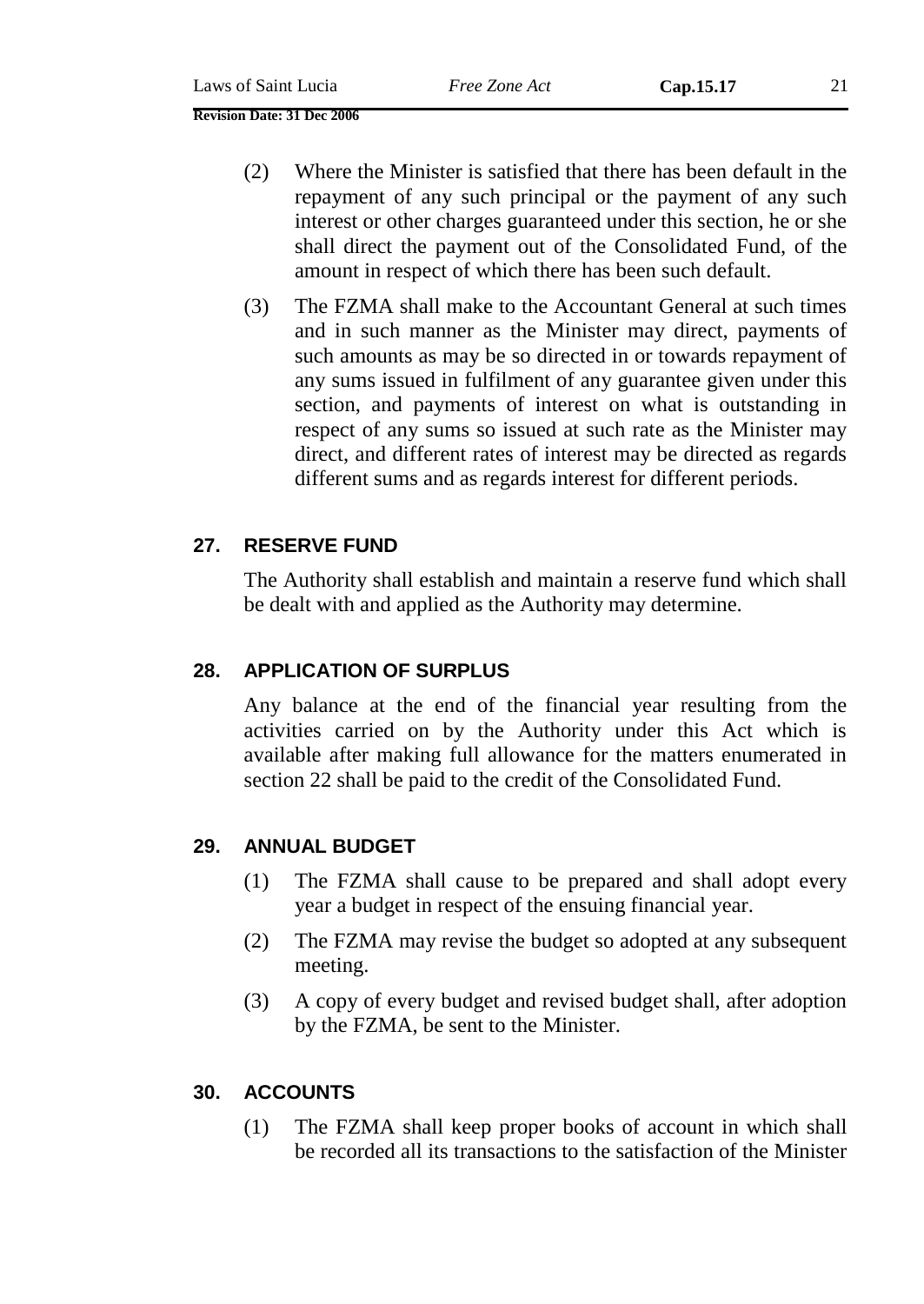and shall prepare and retain financial statements in respect of each financial year.

(2) The financial statements shall present a true and fair view of the financial position of the FZMA and of the results of the operations of the FZMA.

#### **31. AUDIT**

- (1) The accounts of the FZMA shall be audited in each financial year by an independent, qualified and experienced auditor appointed by the FZMA.
- (2) The Board, officers and staff of the FZMA shall grant to the auditor appointed to audit the accounts under subsection (1) all books, deeds, contracts, accounts, vouchers or other documents which he or she may deem necessary to call for, and may require any person holding or accountable for any such document to appear before him or her and make a signed statement in relation thereto and may require from such person such information as he or she deems necessary.
- (3) Any person to whom a request to produce a document or to enter an appearance and make and sign a statement or furnish information, who fails without reasonable excuse, to comply with such requisition, commits an offence under this Act and is liable on summary conviction to a fine not exceeding \$5,000 or to a term of imprisonment not exceeding one year.

### **32. AUDITOR'S REPORT**

The auditor shall, as soon as practicable but not later than 3 months after the end of each financial year, send copies of the audited financial statements and the report thereon to the FZMA.

#### **33. REPORT TO MINISTER**

- (1) The FZMA shall, as soon as practicable but not later than one month of the receipt of such financial statements and report as provided in section 32, submit a report to the Minister containing—
	- (a) such audited financial statements and report thereon; and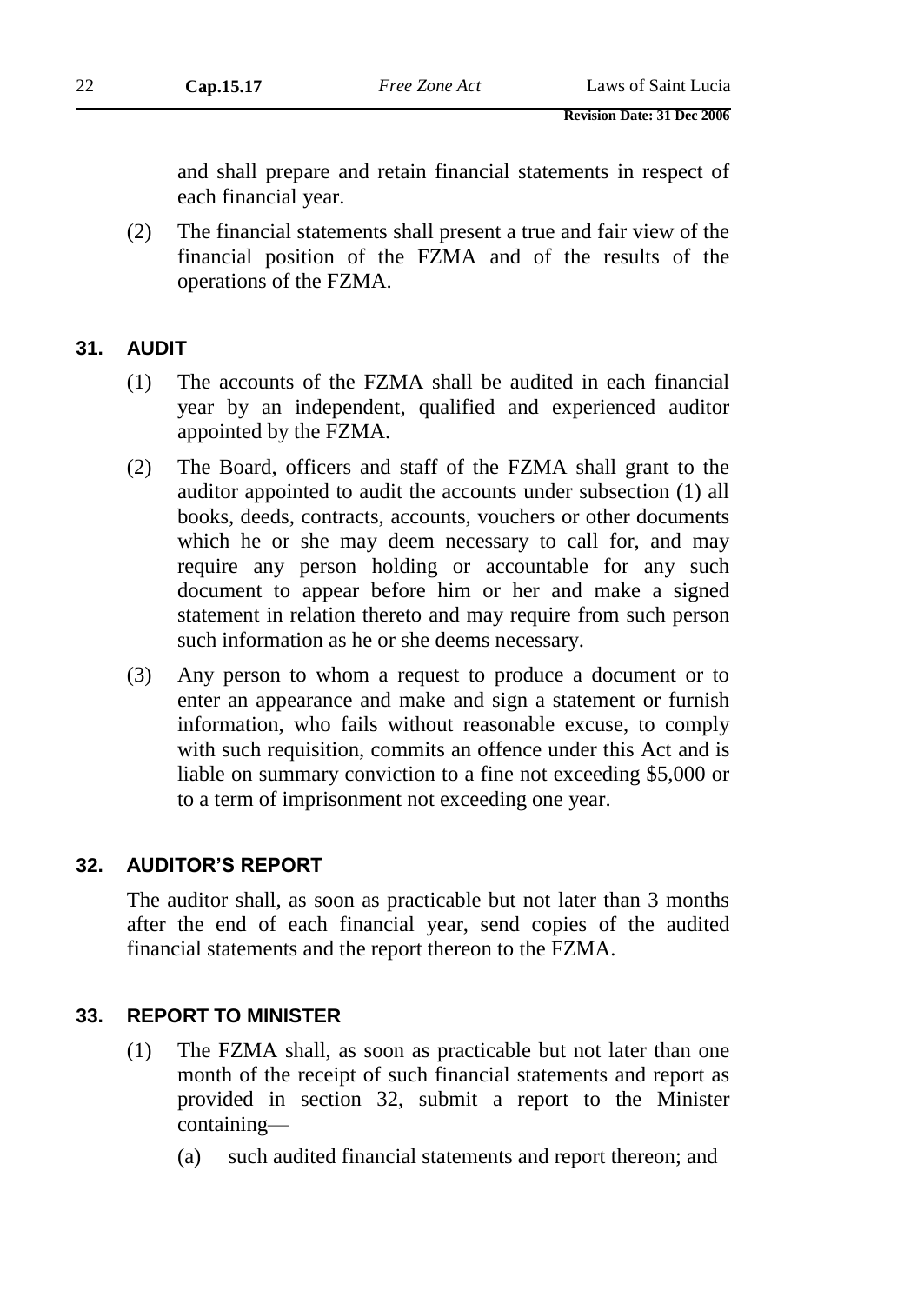- (b) a review of the activities of the FZMA during the preceding financial year in such form as the Minister may direct.
- (2) The Minister shall cause a copy of the review together with a copy of the audited financial statements and the auditor's report thereon to be laid on the table of Parliament within one month of the receipt thereof.

### **PART 5 MISCELLANEOUS PROVISIONS**

#### **34. ENFORCEMENT LIABILITIES**

- (1) The FZMA may take action for violation of any requirements under this Act by a free zone business in accordance with this Act.
- (2) If a free zone business violates laws pertaining to its licence to operate a free zone business the FZMA, after proper notice and hearing, may revoke the licence to operate in the free zone.
- (3) Where the FZMA determines that a foreign national working for a free zone business is in breach of the requirements of his or her work permit, the FZMA may recommend the revocation of such permit to the Ministry of Labour.
- (4) A free zone business shall be liable for any damage to persons or property which may result from any violations of applicable regulatory requirements by the free zone business.
- (5) The Ministry responsible for Commerce, the FZMA, and other Saint Lucia regulatory authorities shall have authority to inspect any free zone operations or facilities for possible violation of applicable requirements.
- (6) Each free zone business shall have the right to sue the free zone developer in the courts of Saint Lucia or to submit to arbitration to enforce its rights under this Act.
- (7) The free zone developer shall have the right to sue the FZMA in the courts of Saint Lucia or to submit to arbitration to enforce its rights under this Act.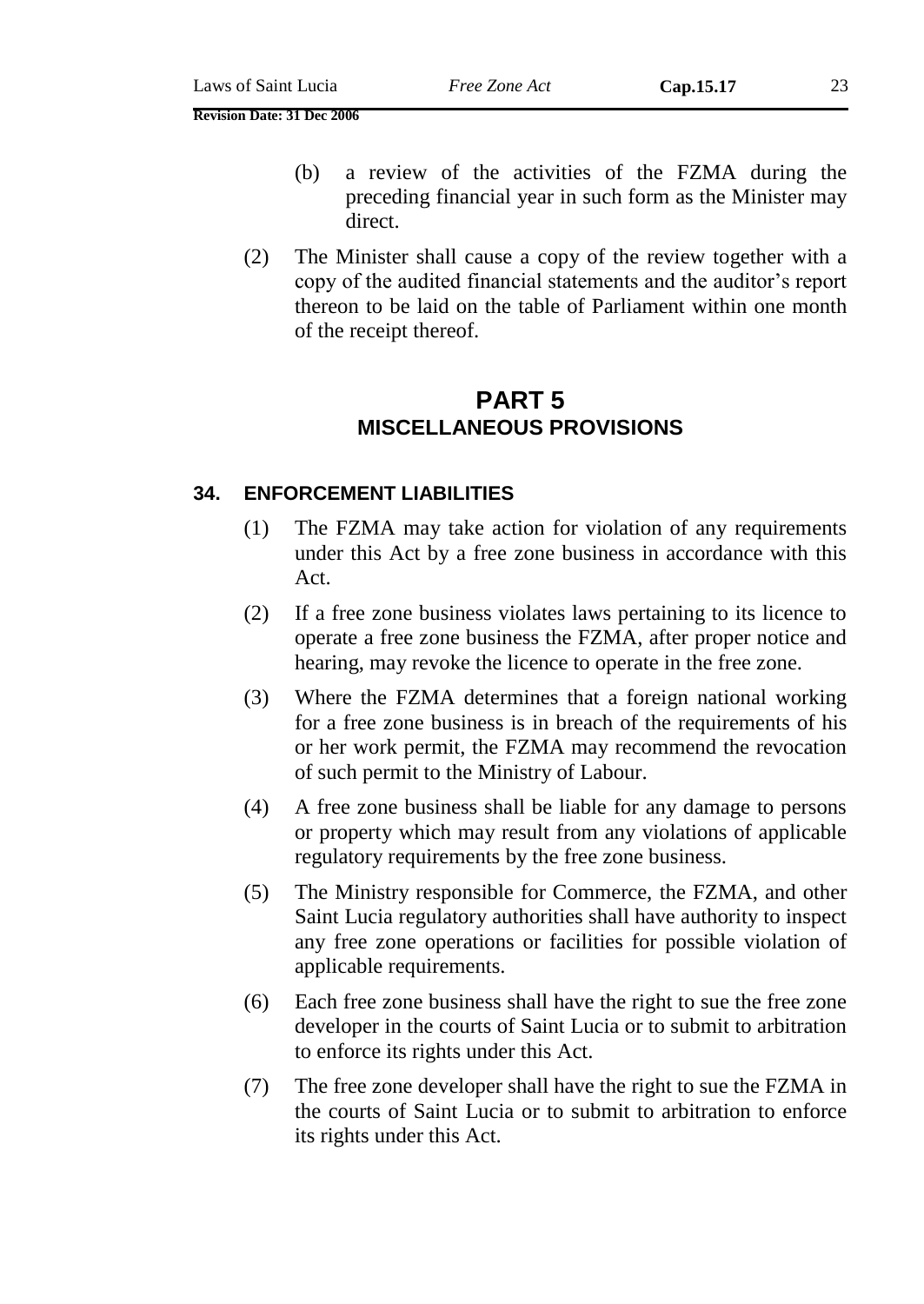(8) The free zone developer and free zone businesses shall enjoy protection from deprivation of property in accordance with the fundamental rights guaranteed under the Constitution of Saint Lucia.

#### **35. APPEAL BOARD**

- (1) There shall be established an FZMA Appeal Board (hereinafter referred to as "the Appeal Board") which shall comprise of 3 members as follows—
	- (a) the Attorney General or his or her representative;
	- (b) a person with suitable knowledge and experience from the public sector to be appointed by the Minister;
	- (c) a private sector representative.
- (2) The Minister shall appoint one of the members of the Board to be the Chairperson of the Appeal Board.
- (3) The Chairperson of the Appeal Board shall serve for a period of 3 years and may be reappointed.
- (4) A free zone business may appeal any revocation of licence to the Appeal Board within 21 days of the revocation of such licence, and such revocation of licence shall remain in force until such time that a final decision is given by the Appeal Board.
- (5) Despite subsection (4), the Appeal Board may extend the time under subsection (4) upon good cause being shown.
- (6) The Appeal Board shall hear appeals under subsection (4) as far as practicable within 21 days of the appeal.
- (7) The Appeal Board may make rules to govern its own procedure.

#### **36. REGULATIONS**

The FZMA may, after consultation with the Minister, make regulations—

- (a) prescribing the criteria for obtaining a licence to establish a free zone business;
- (b) prescribing application fees and administrative fees; and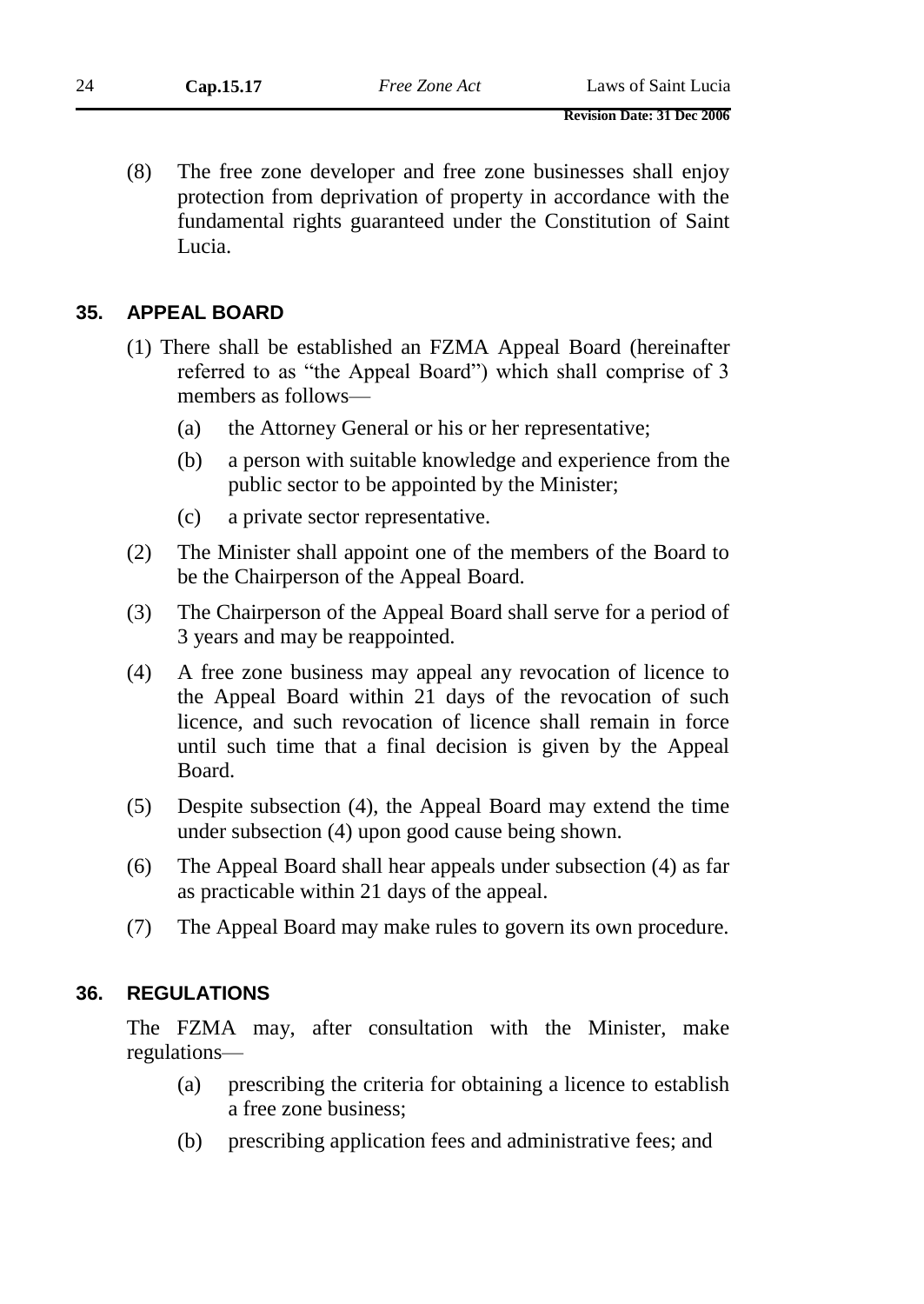(c) generally, for the better carrying out of the provisions of this Act.

#### **37. AMENDMENT OF SCHEDULE**

The Minister with responsibility for finance may amend any of the Schedules to this Act, by order published in the Gazette.

#### **38. SAVING**

Any geographical area or industry declared as a Customs Free Zone under the repealed Customs Free Zone Act, 1983, continues in operation as if it were a free zone business under this Act until such declaration is revoked under this Act or by regulation.